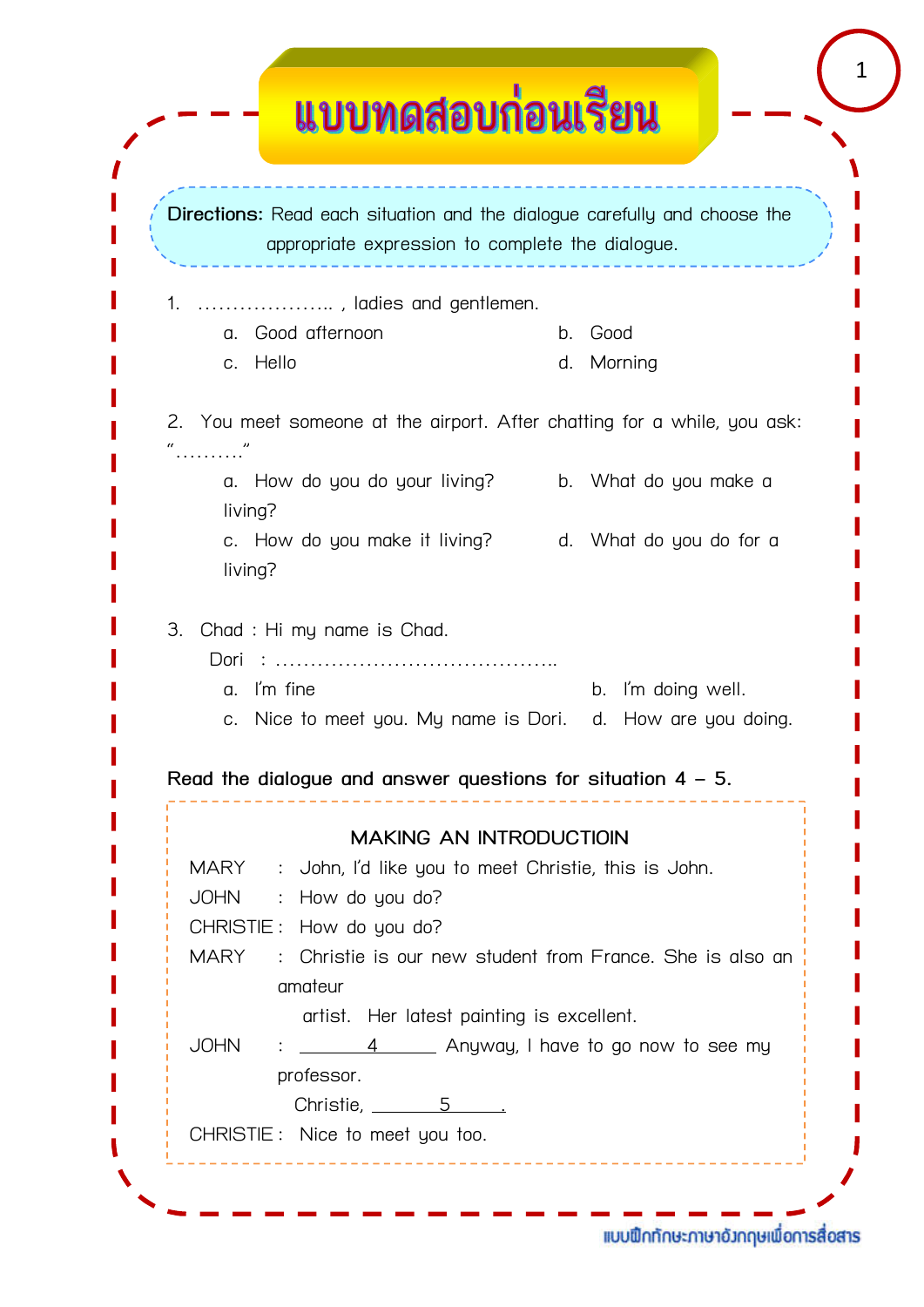| 4.             | Oh dear! I'm exaggerating.<br>a.        |                                                                                             |
|----------------|-----------------------------------------|---------------------------------------------------------------------------------------------|
|                | b.                                      | Oh brother! I'd love to see it sometime.                                                    |
|                | Is that so? I'm exaggerating.<br>C.     |                                                                                             |
|                | d.                                      | Oh really? I'd love to see it sometime.                                                     |
| 5.             | goodbye<br>α.                           | b. We'll meet again.                                                                        |
|                | I'll see you again<br>C.                | I'm pleased to meet you.<br>d.                                                              |
| B<br>A         |                                         | A : Hi Brian! What a surprise! How's everything going?<br>6 Ashley. I'm doing quite well. 7 |
|                |                                         |                                                                                             |
|                |                                         |                                                                                             |
|                |                                         |                                                                                             |
|                |                                         | : Pretty busy. It sure is good to see you.                                                  |
| B              |                                         | : You too. It's been a while. ______________8                                               |
| A              |                                         | : There's nothing much just yet, but enough to keep me busy.                                |
| B              | What's new with you?                    | : I just got kicked out of my job at Applebee's. I'm currently job-                         |
|                | hunting                                 |                                                                                             |
|                | right now.                              |                                                                                             |
| A              | Well, good luck then!<br>$\ddot{\cdot}$ |                                                                                             |
|                |                                         |                                                                                             |
|                | a. Well<br>c. Hello                     | What<br>b.<br>Have<br>d.                                                                    |
|                |                                         |                                                                                             |
|                | a. How've you?                          | How've you been?<br>b.                                                                      |
|                | c. How you been?                        | How are things going?<br>d.                                                                 |
| 6.<br>7.<br>8. | α.                                      | Who is thing go with your new job?                                                          |
|                | b.                                      |                                                                                             |
|                | C.                                      | What is thing going with your new job?<br>How are things going with your new job?           |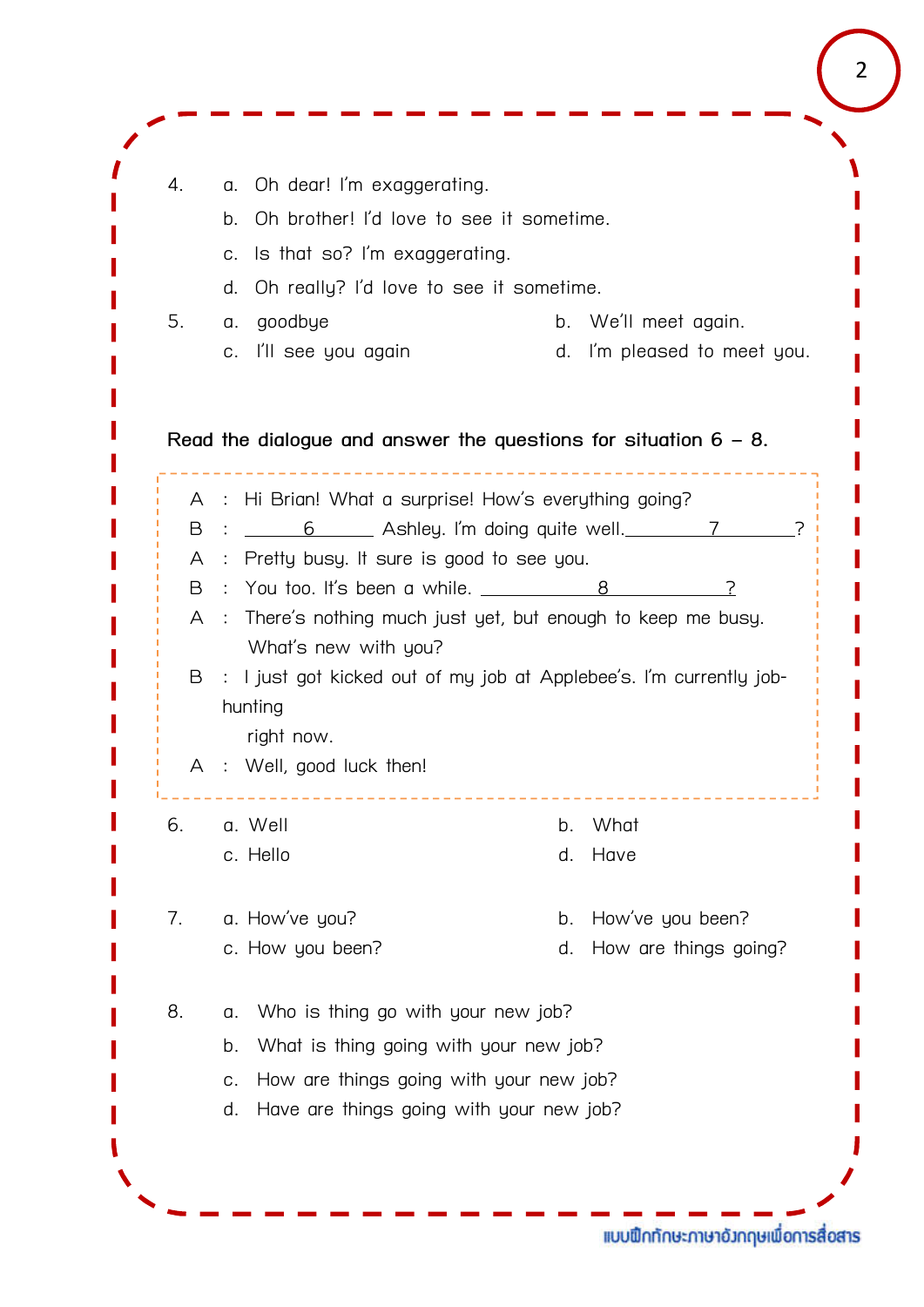9. What is an informal greeting? a. Morning, John b. Good afternoon, John c. Good morning, John d. Good evening, John 10. Situation : May sees Pond at the bus station after school. May : Hello, Pond. …………………………………….. Pond : Hello, May. I'm not so good. a. How have you been? b. How's your father? c. How's your work? d. How do you do? 11. Situation : At the party Sally : It's almost eleven o'clock. I have to go. See you later. Kim : …………………………………….. a. Take care. b. No problem. c. Don't mention it. d. That's all right. 12. Situation : At the railway station, Dang and Dam are saying goodbue. Dang : It's nearly five. I've got to run. Dam : Me too. …………………………………….. Dang : See you. a. You too. b. Be careful!. c. See you tomorrow. d. Don't run too fast. 13. Situation : After work on Friday Suda : Have a good weekend. Ann : …………………………………….. a. Thanks, you too. b. Take your time. c. Good morning. d. It's getting late.

3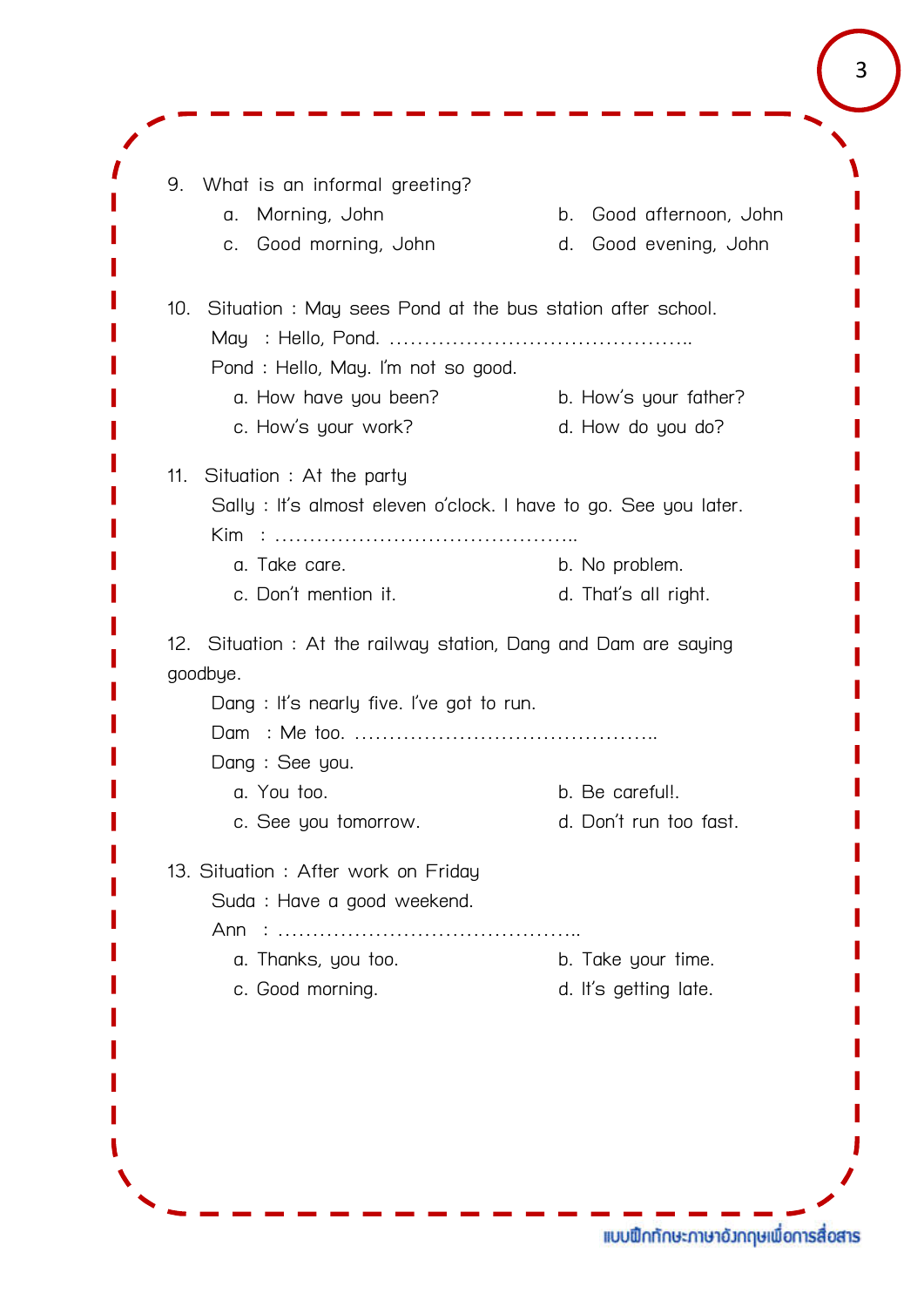| b. Pleased to meet you.<br>d. Not at all. It's been a<br>pleasure.<br>15. Tui : My mother is waiting for me at the bus stop. I have to go |
|-------------------------------------------------------------------------------------------------------------------------------------------|
|                                                                                                                                           |
|                                                                                                                                           |
|                                                                                                                                           |
| b. Take care.                                                                                                                             |
| d. Pleased come again.                                                                                                                    |
|                                                                                                                                           |
|                                                                                                                                           |
|                                                                                                                                           |
|                                                                                                                                           |
|                                                                                                                                           |
|                                                                                                                                           |

แบบฟิกทักษะภาษาอังกฤษเพื่อการสื่อสาร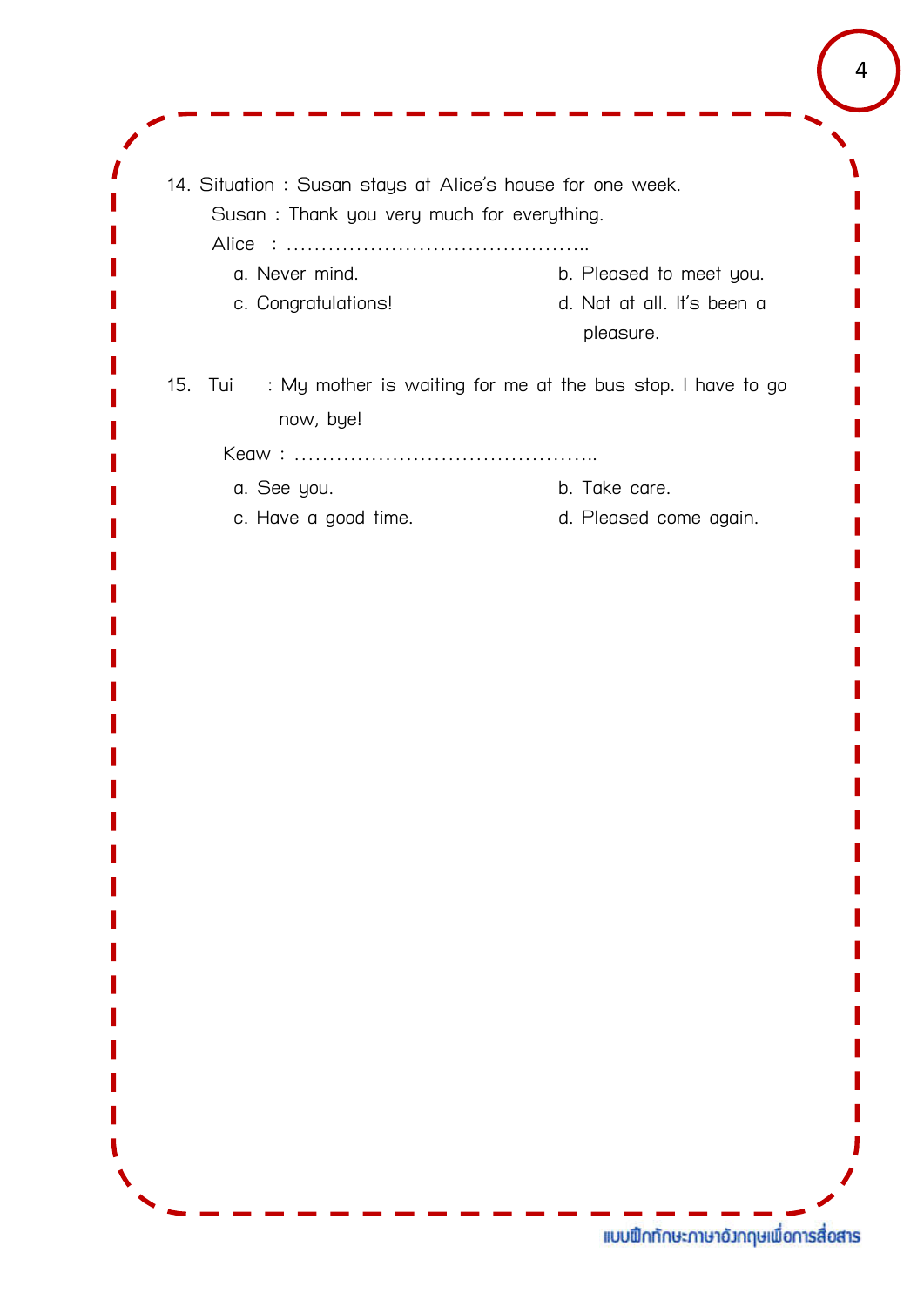# **ใบความรู**

**เรื่อง Greeting, Parting and Introduction (การทักทาย การกลาวอําลา และการแนะนําตัว)**

# **การทักทาย (Greeting)**

การทักทายเปนการแสดงออกถึงมิตรภาพ และความเคารพนับถือกัน สําหรับ คนไทยเราใชคําวา "สวัสดี" เพื่อทักทายกับคนที่เรารูจักแลว หรือแมกระทั้งคนที่เรา ้อยากรู้จัก และในส่วนของสำนวนภาษาอังกฤษที่ใช้สำหรับกล่าวทักทาย นิยมใช้ สํานวนดังตอไปนี้

#### **การทักทายอยางเปนทางการ (Formal Greeting)**

- Good morning (สวัสดีตอนเชา) ใชกลาวสวัสดีตั้งแตเชาจนถึงเที่ยงวัน
- Good afternoon (สวัสดีตอนบาย) ใชกลาวสวัสดีตั้งแตหลังเที่ยงจนถึงเวลาหกโมงเย็น
- Good evening (สวัสดีตอนเย็น) ใชกลาวสวัสดีตั้งแตหลังหกโมงเย็นจนถึงเวลากลางคืน

#### **การทักทายอยางไมเปนทางการ (Informal Greeting)**

- Hello. (สวัสดี) - Hi. (สวัสดี)

โดยทั่วไปแลวเวลาทักทายใคร หากเราทราบชื่อของเขา เราควรพูดชื่อของเขา ในคําทักทายนั้นเลย

ู้แต่หากเราไม่ทราบชื่อ อาจใช้คำว่า "Sir" เวลาทักทายผู้ที่อาวุโสกว่าที่เป็น ผูชาย หรือ "Madame" กับผูที่อาวุโสกวาที่เปนผูหญิง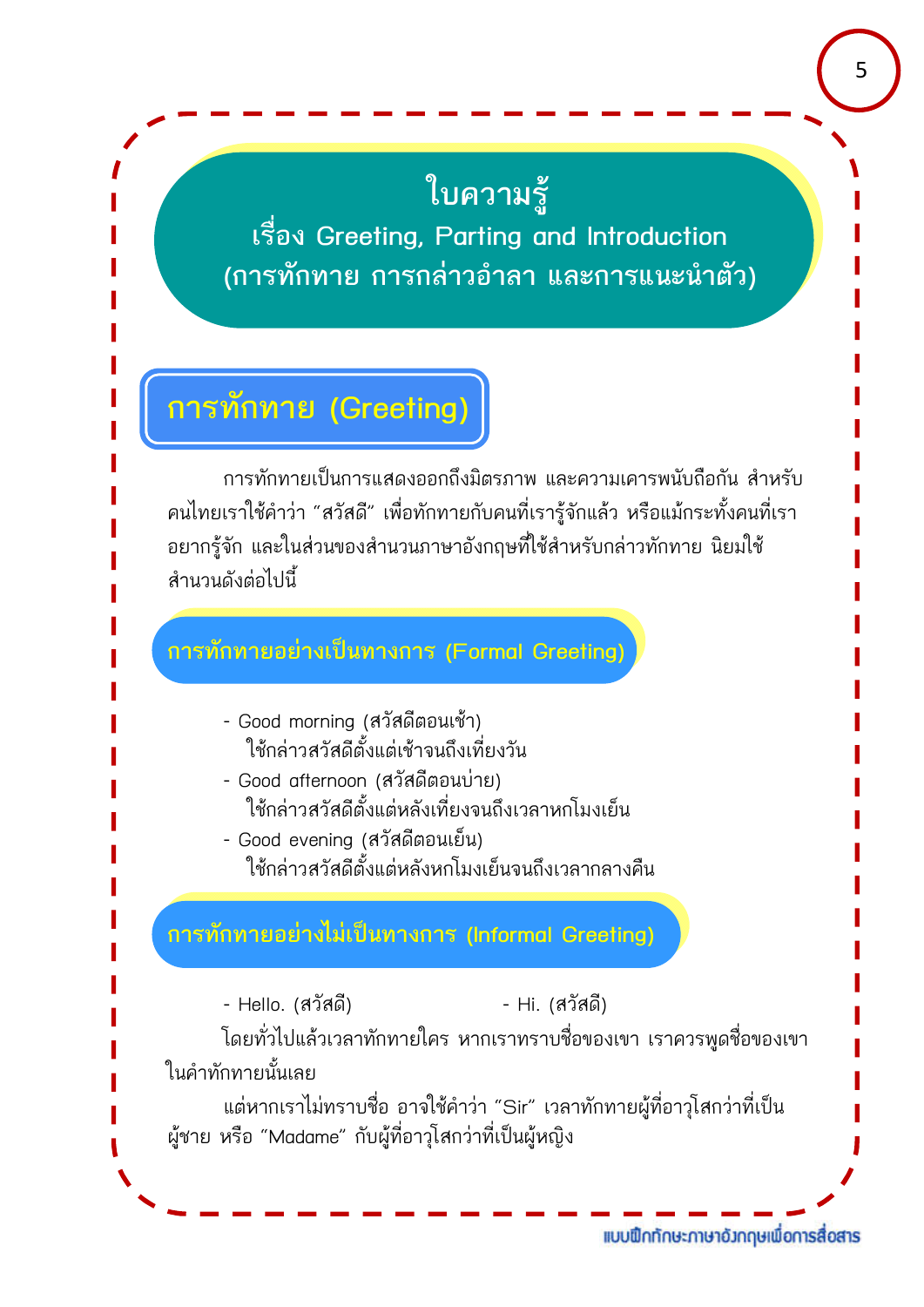#### **ตัวอยาง**

- Good morning, Linda.
- Good afternoon, Sir.
- Good evening, Madame.

#### **ขอสังเกต**

ระวังการใช้ "Good evening" เพราะ evening นั้น ไม่ได้ตรงกับคำว่า ้ตอนเย็น ในภาษาไทย แต่หมายถึง ตอนหมดวันและตอนต้นของตอนกลางคืน หรือ "the end of the day and the early part of the night" (Longman Active Study Dictionary) ดังนั้น มักจะนับตั้งแต 6 โมงเย็นไปจนถึงประมาณ 3 – 4 ทุม หรือ 21.00 – 22.00 น. เพราะฉะนั้น หากเจอเพื่อนตอนชวง 1 – 2 ทุม หรือ 19.00 – 20.00 น. ก็สามารถใช "Good evening" ได

ระวังการใช "How do you do?" แมวามันจะดูเหมือนคําถามแตไมใชนะคะ ้สำนวนนี้เป็นสำนวนที่ใช้ในการทักทายเท่านั้น โดยมักใช้ทักคนที่เพิ่งรู้จักใหม่ ๆ ซึ่งมักจะเปนทางการมาก ๆ หมายถึง "ผมยินดีที่ไดพบคุณครับ (คะ)" หรืออาจจะ แปลงาย ๆ วา "สวัสดี" ไดเชนกัน เวลาตอบก็ควรจะตอบวา "How do you do?" เชนกัน

ในภาษาอังกฤษนั้น เปนธรรมเนียม ที่หลังจากทักทายแลวจะตองมีการถามทุกขสุข ซึ่งไมไดมีความหมายลึกซึ้ง แตเปนธรรมเนียม ที่เราควรจะตองถาม คําถามในภาษาอังกฤษ ที่มีความหมายวา สบายดีหรือเปนอยางไรบาง มีอยูหลายประโยค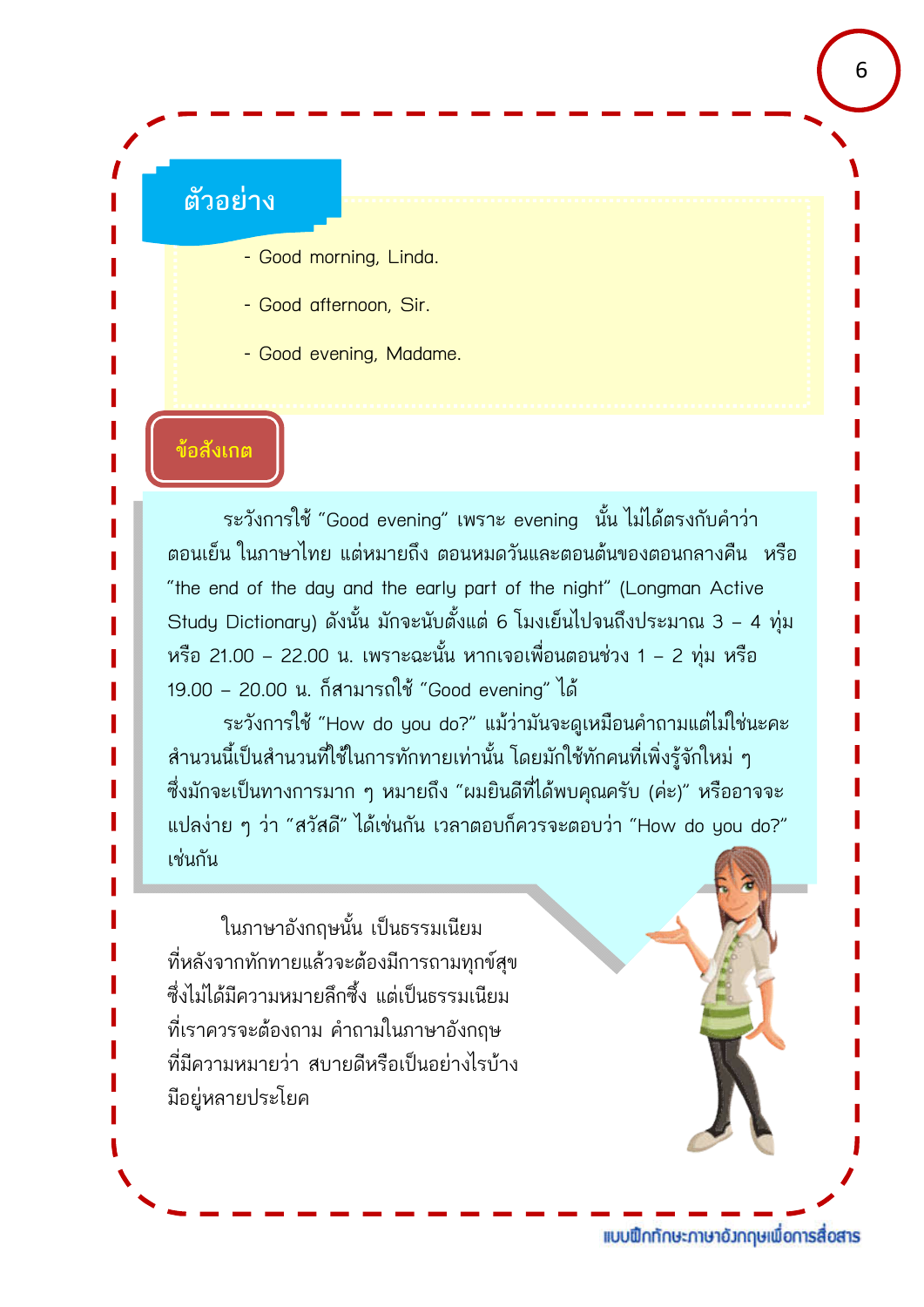

7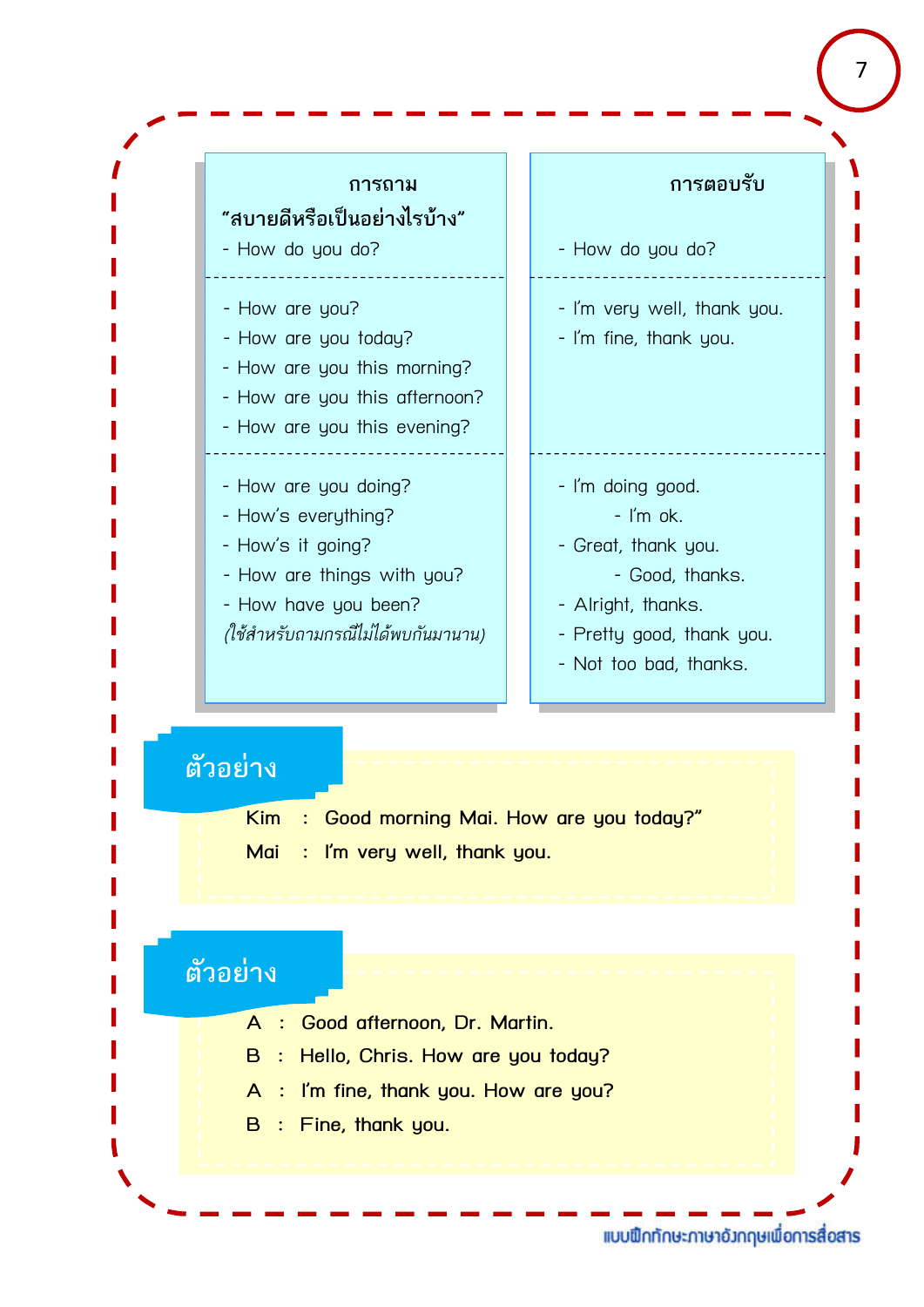#### **การตอบรับและยอนถามวา "แลวคุณละ (สบายดีหรือ)"**

(I'm) Fine.

(Very) good.

Great.

All right. (Thanks/Thank you) And how are you? OK.

Not too bad.

Can't complain. (ก็เรื่อยๆ)

การถามคําถามกลับเมื่อมีคน ถามเรา (ถาเราสบายดี) And you? How about you?

What about you?

ถาเพื่อนหรือคนรูจัก ไมสบาย เราอาจพูดกับคนเหลานั้นวา

- I hope you feel better soon!
- Get well soon!

### **ตัวอยาง**

**Pim : Hello, Koy. How have you been? Koy : Hello Pim, I have been busy. How are you? Pim : Pretty good, thank you.**

### **ตัวอยาง**

- **Bom : Good morning, Noi. How are you today?**
- **Noi : Not too bad. How are you Bom?**
- **Bom : Not so well. I've got a flu.**
- **Noi : I hope you feel better soon.**
- **Bom : Thanks. See you later, Bye.**
- **Noi : Bye.**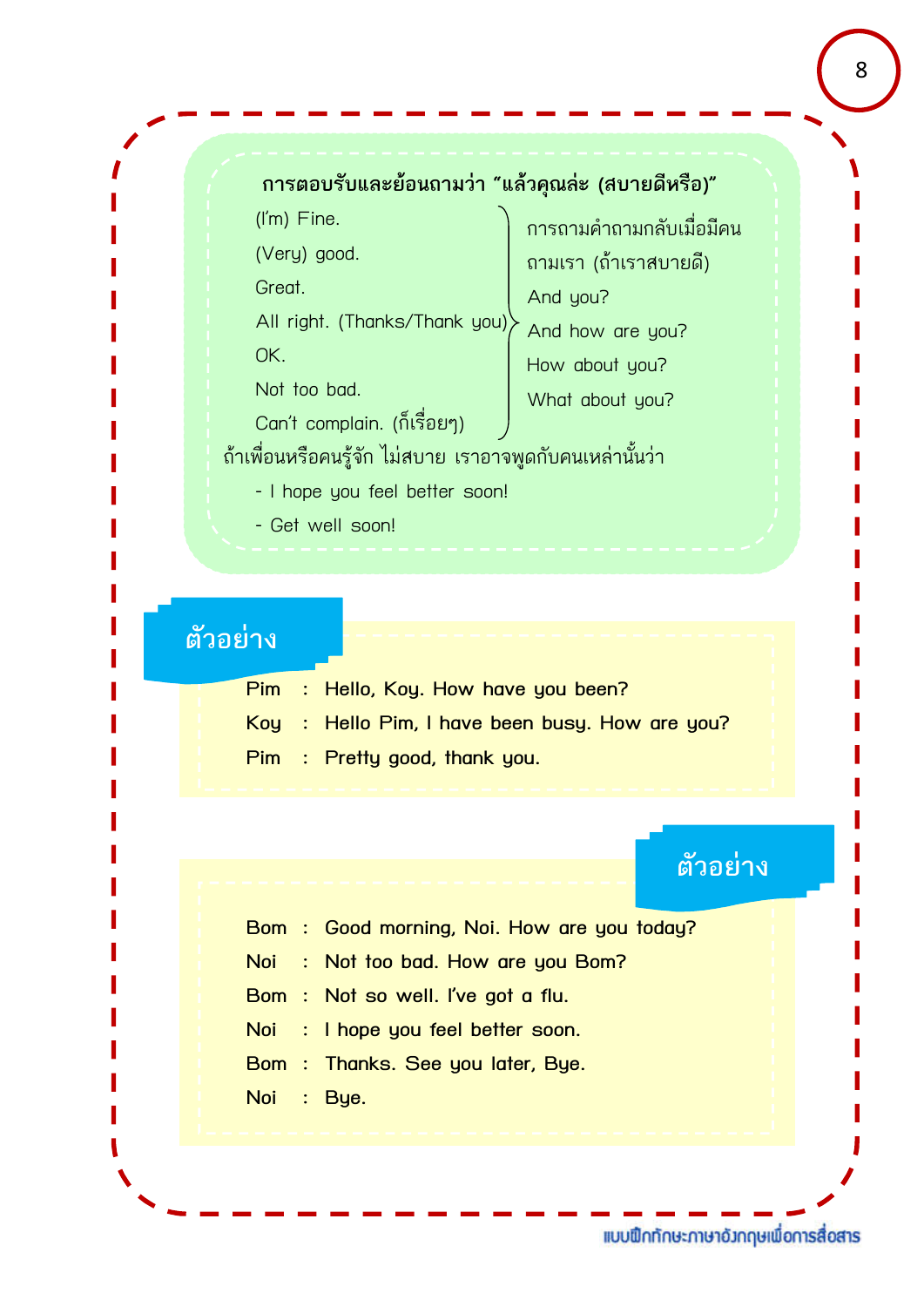# **การกลาวอําลา (Parting)**

การกลาวลา เปนมารยาททางสังคม ดังนั้นจึงควรเลือกใชใหถูกตอง และเหมาะสม โดยทั่วไปการกลาวลา นิยมใชสํานวนดังตอไปนี้



#### หลังจากนั้นตามดวย การอวยพรของใหคนที่พูดดวยมีความสุข

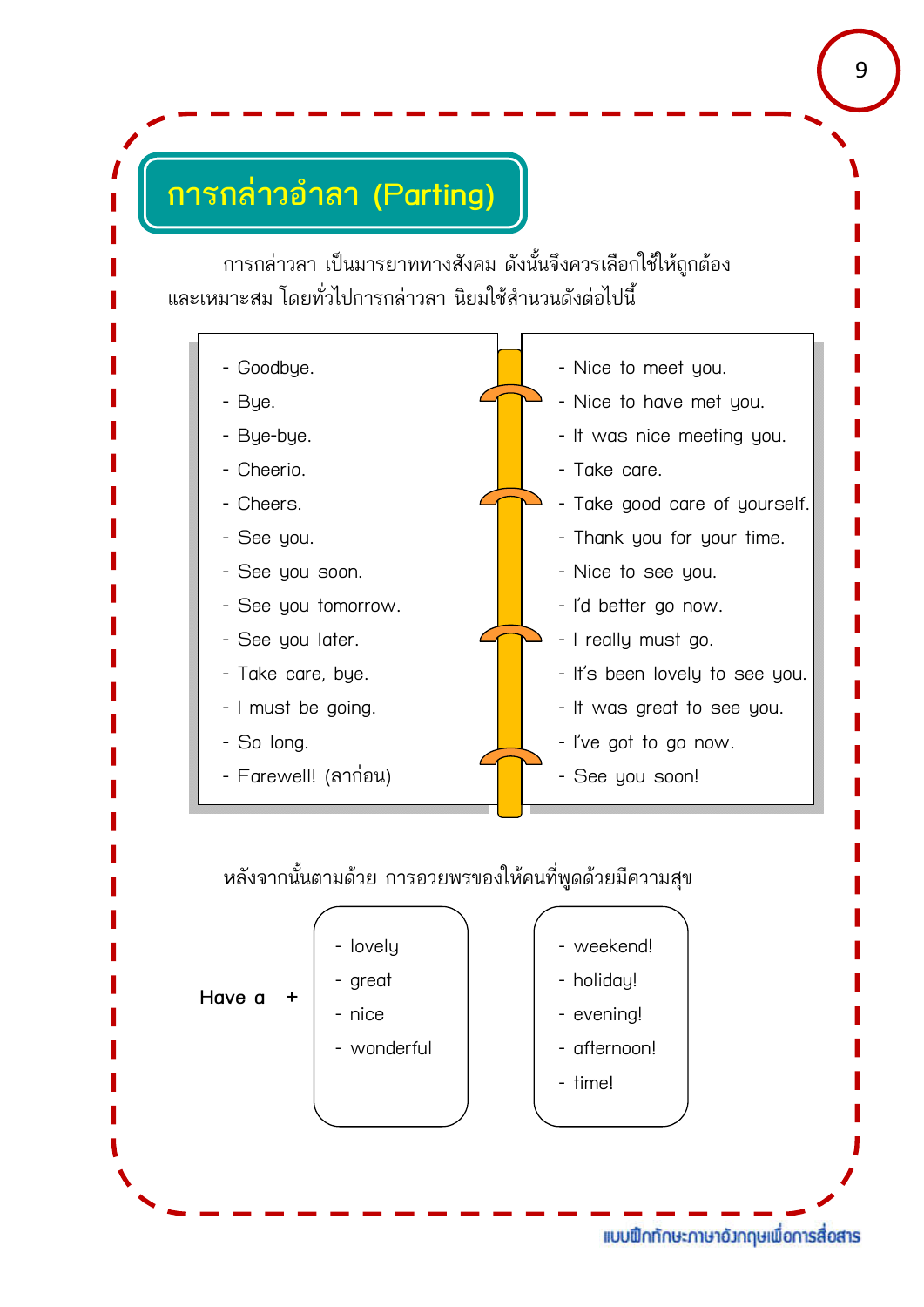| ം പ |         |
|-----|---------|
|     | ต๋วอยาง |
|     |         |

| <b>Sinee</b> | : Oh, it's getting late. I have to run.          |
|--------------|--------------------------------------------------|
| Somporn      | : Go ahead. Have a nice weekend.                 |
| <b>Sinee</b> | : Thanks, you too. I'm going to England tomorrow |
| morning.     |                                                  |
| Somporn      | : Have a good trip.                              |
|              |                                                  |
|              | ตัวอย่าง                                         |
|              |                                                  |

| (Formal)   | Mario: | It's nice to have met you. Good bye. |
|------------|--------|--------------------------------------|
|            | Paeng: | Good bye.                            |
| (Informal) | Mario: | See you later. So long.              |
|            | Paeng: | So long.                             |

ี**หากต้องการแสดงความอาลัยอาวรณ์ก็พูดว่า** 

- **Keep in touch.** (แลวติดตอกันบางนะ)
- **Give me a ring.** ((แลวโทรหากันบาง) ไมไดแปลวา "ใหแหวนฉันวงหนึ่งนะ")
- **Drop me a line.** ความหมายเหมือน Give me a ring.
- **- I'll miss you.** (ฉันจะคิดถึงเธอ/คุณ)
- **We'll miss you.** (พวกเราจะคิดถึงเธอ/คุณ)
- **Call me.** (โทรหาฉันบางนะ)
- **Write to me.** (เขียนจดหมายถึงฉันบางนะ)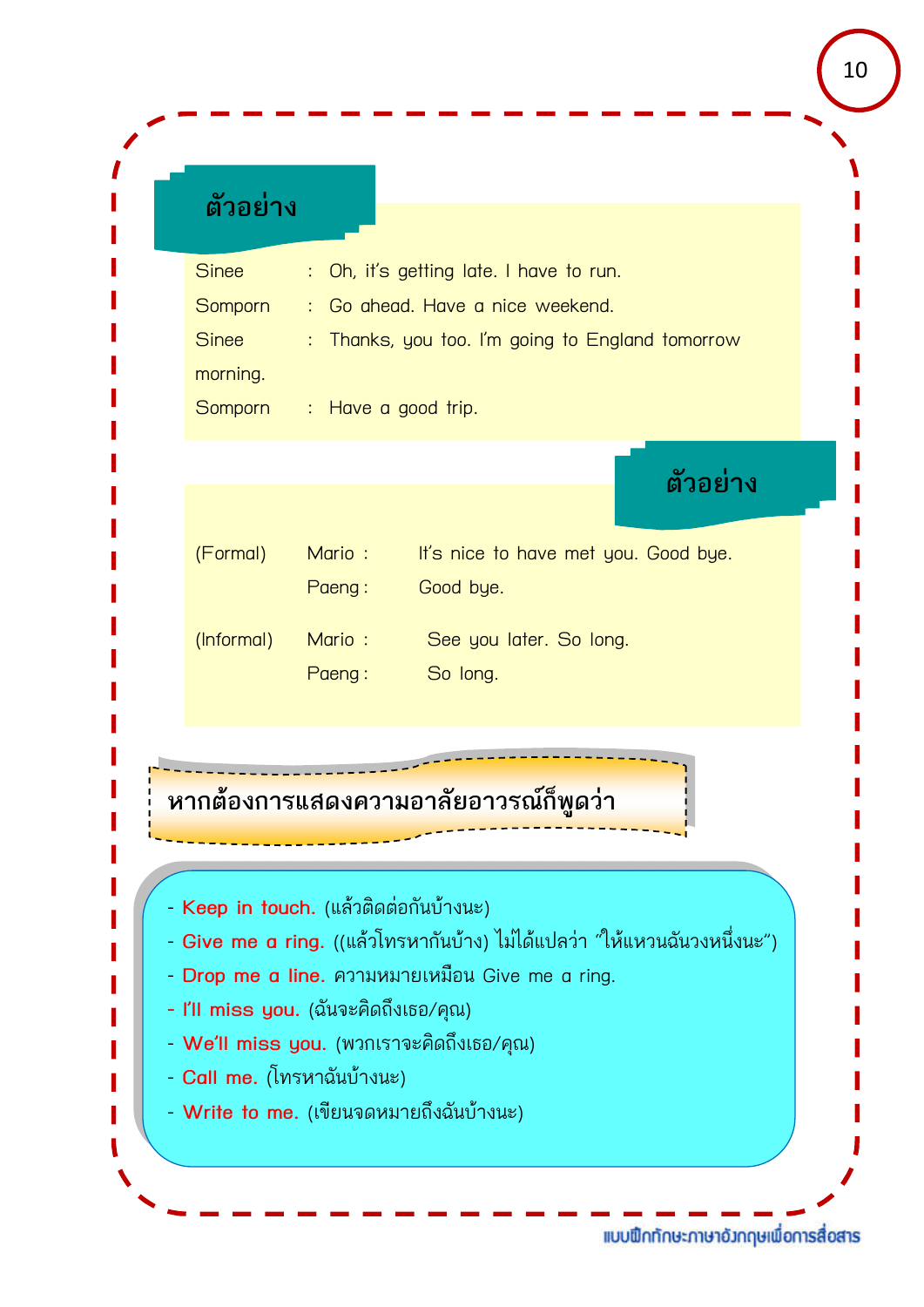**ขอสังเกต** กริยา **miss** มีหลายความหมายขึ้นอยูกับกรรมที่ตามหลัง

1. หากตามดวยกรรมบุคคล แปลวา "คิดถึง" **เชน We'll miss you.** (เราจะคิดถึง (พวก)/คุณ)

2. ถากรรมเปนพาหนะ แปลวา "ขึ้นไมทัน" เชน **They missed the train.** (พวกเขาตกรถไฟ/ขึ้นรถไฟไมทัน)

3. ถากรรมเปนสิ่งของ แปลวา "พลาด, ไมโดน" เชน **It missed the target.** (มันพลาดเปาไป) สวน **missing** เปนคําคุณศัพท (adjective) หมายถึง "หายไป" เชน **the missing plane** (เครื่องบินที่หายไป)

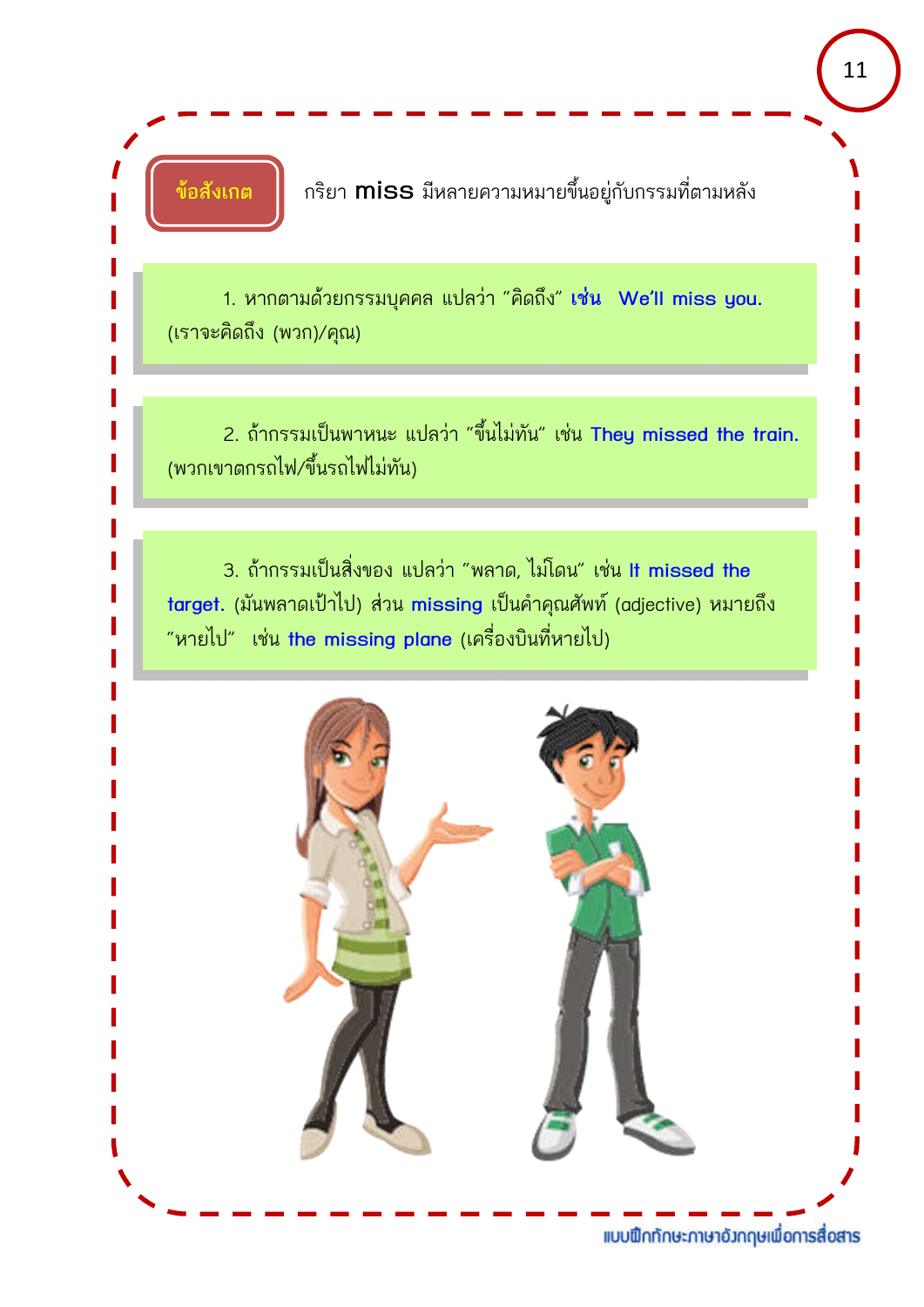### **การแนะนําตัว (Introduction)**

การแนะนําตัวเองเปนเรื่องจําเปน เนื่องจากวา คูสนทนา หรือผูฟงเปนบุคคลที่ เราไมคุนเคย ดังนั้น หลังจากที่มีการทักทายเราควรบอกชื่อ นามสกุล ของเราใหคู สนทนารูจัก เพื่อทักทายกันในคราวตอไป หลังจากนั้นอาจมีการบอกขอมูลเพิ่มเติม เกี่ยวกับตัวเอง เชน การบอกอายุ อาชีพ ที่อยู วัน เดือน ป เกิด อายุ สัญชาติ ครอบครัว และงานอดิเรก เปนตน จะนิยมใชสํานวนดังตอไปนี้

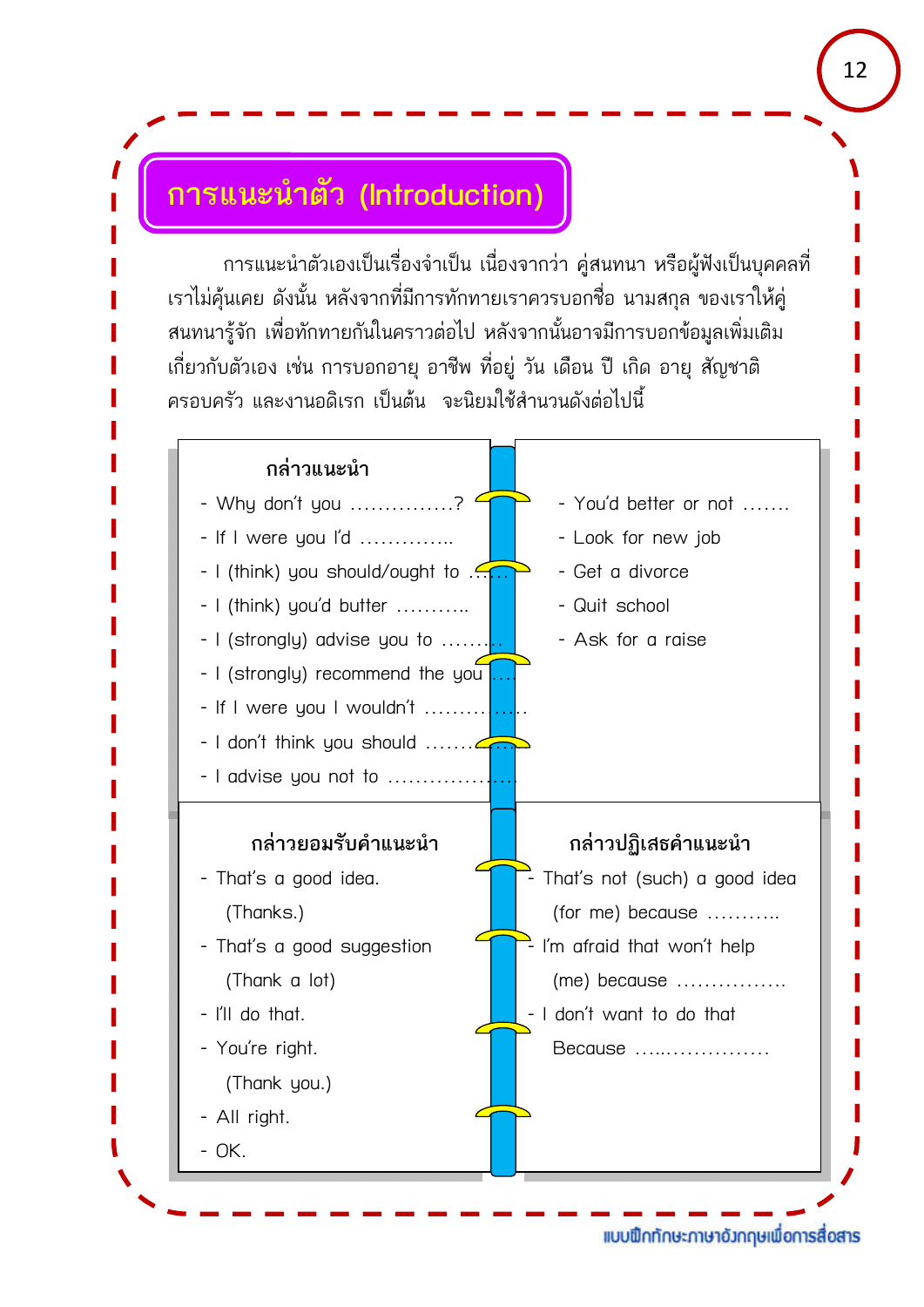#### **การแนะนําบุคคลอื่น (Introducing Someone elese)**

การแนะนําบุคคลอื่น (Introducing Someone else) เปนการแนะนําบุคคล ้ สองฝ่ายที่ไม่เคยพบกันมาก่อนให้รู้จักกัน โดยมีการบอกชื่อเต็ม หรือชื่อเล่น ถ้าเป็น การทักทายที่เปนทางการอาจจะมีการบอกถึงตําแหนงหนาที่การงาน หลังจากนั้นอาจ มีการพูดคุยถามถึงดินฟ้าอากาศ ครอบครัว การเดินทาง ครอบครัว เชื้อชาติ บ้านเกิด ึงานอดิเรก เป็นต้น

#### **การแนะนําบุคคลอื่น**

- I would like to introduce you to  $\dots$ .  $\blacksquare$  I would like you to meet  $\dots$ .
- There is someone I'd like you to  $\|\cdot\|$  I would like you introduce ....
- Let me introduce you to ....... | | | This is my friend, his/her
- May I introduce you to ……. name is ……..
- 
- 
- meet, this is  $\ldots$   $\qquad$   $\qquad$  Allow me to introduce  $\ldots$ 
	-

#### **ตัวอยางที่ 4**

**Mr. Wilson : Good morning, Mrs. Bill. Mrs. Bill : Good morning, Mr. Wilson. How are you? Mr. Wilson : I'm fine thank, and you? Mrs. Bill : Not too bad. Mr. Wilson, this is my husband Michael, Michael this is Mr. Wilson, my English teacher. Mr. Wilson : Pleased to meet you. Mr. Michael : Pleased to meet you too.**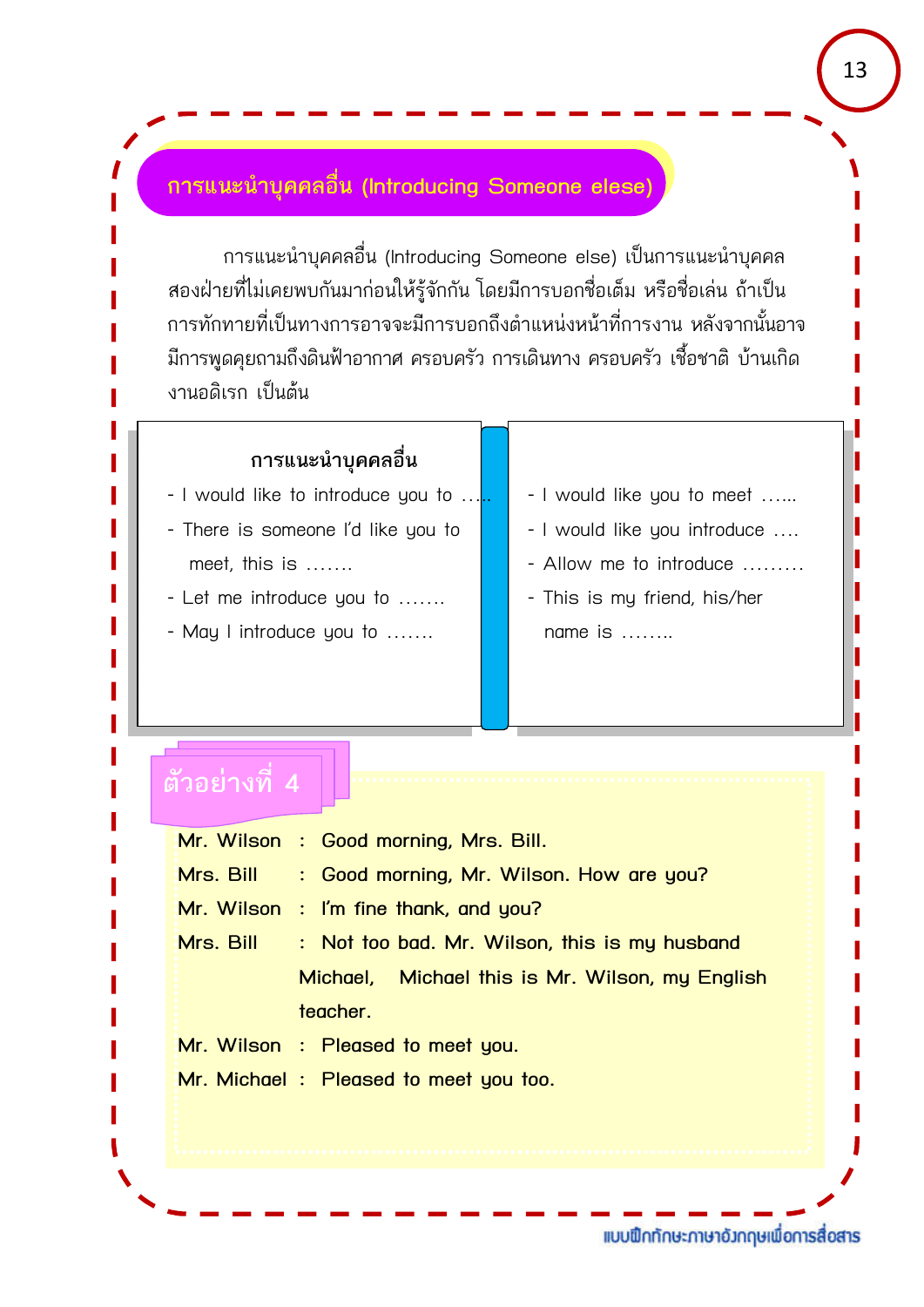#### **การแสดงความยินดีที่ไดรูจัก**

**(Expressing a pleasure meeting someone)**

การแสดงความยินดีที่ไดรูจัก (Expressing a pleasure meeting someone) การบอกวายินดีที่ไดรูจักหลังจากมีการทักทายแลว ก็เปนมารยาทที่ตองบอกวา "ยินดี ที่ได้รู้จัก" โดยส่วนมากจะใช้กับบุคคลที่เราไม่เคยรู้จักมาก่อน เช่น เพื่อน ลูกค้า หรือ ้บุคคลที่อายุมากกว่า เป็นต้น

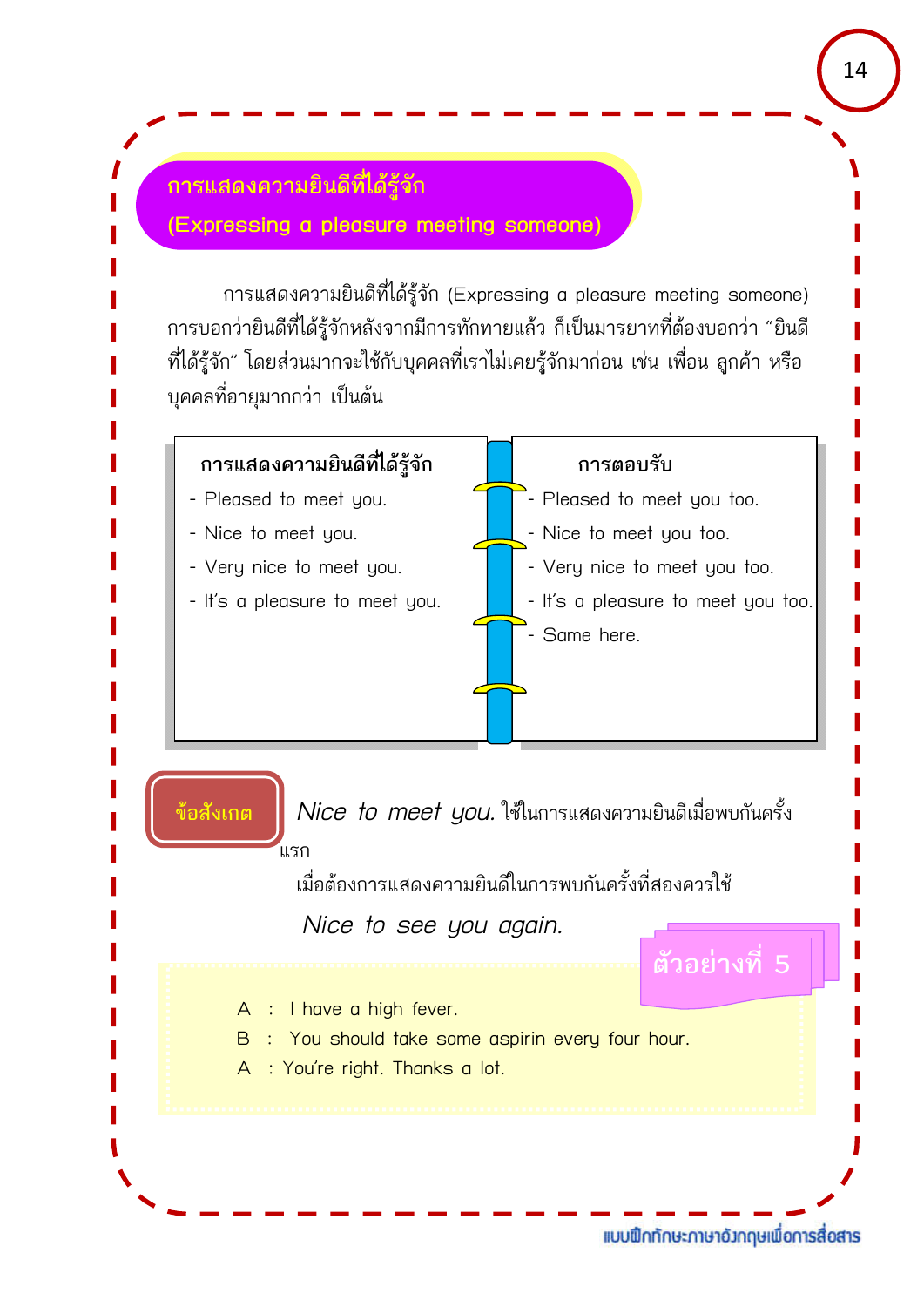#### **ถามและการบอกขอมูลสวนตัว**

#### **1. การถามชื่อ**

- A : What's your name? คุณชื่ออะไร
- B : My name is (ชื่อผูตอบคา ถาม). หรือ I'm (ชื่อผูตอบคํา ถาม).

#### **2. การถามชื่อบุคคลที่ 3**

- A : Who's that? นั่นใคร
- B : He/She is (ชื่อของบุคคลนั้น ๆ).

#### **3. การถามวัน/เดือน/ปเกิด**

- A : When were you born? คุณเกิดเมื่อไร
- $B$  : I was born on Oct 24, 1987. (กรณีที่บอกวันเกิดด้วย ให้ใช้ Preposition on) I was born in June, 1987. (กรณีบอกเฉพาะเดือนเกิดใหใช Preposition in)

#### **4. การถามสวนสูง/นาหนัก**

- A : How tall are you? คุณสูงเทาไร
- B : I'm 175 centimeters tall. ฉันสูง 175 ซ.ม.
- A : How much do you weigh? คุณหนักเทาไหร
- B : I weigh about 60 kilograms. ฉันหนัก 60 กิโลกรัม

#### **5. การถามสัญชาติ**

- A : What is your nationality? คุณมีสัญชาติอะไร
- B : I'm Thai. ฉันสัญชาติไทย
	- I'm Canadian ฉันสัญชาติแคนาดา
	- I'm American ฉันสัญชาติอเมริกัน

#### **6. การถามที่อยู**

- A : Where do you live? คุณอาศัยอยูที่ไหน
- $B$  : I live on Sukhumvit Road. (ชื่อถนนใช้ Preposition "on")
	- l live at 4 Sukhumvit Road. (กรณีมีเลขที่ข้างบ้านและชื่อถนนให้ใช้ Preposition "at")
		- I live in Chiangmai. (ชื่อจังหวัด ชื่อเมือง)
		- I live in Bangkok. ชื่อประเทศ ให้ใช้ Preposition "in")
		- I live in Thailand.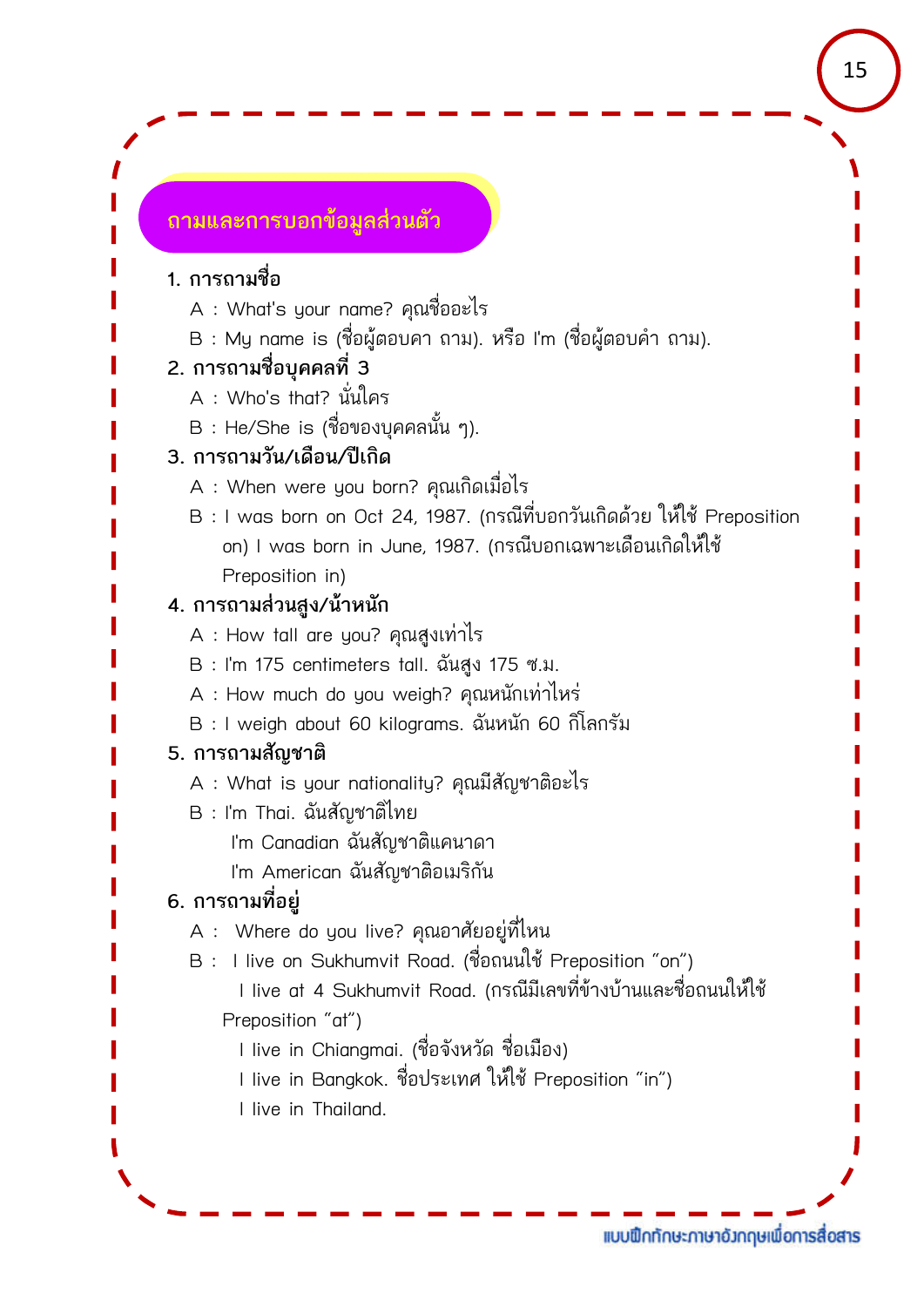#### **7. การสอบถามสถานที่ทางาน**

- A : Where do you work? คุณทํา งานที่ไหน
- B : I work in ABC Company. ฉันทํา งานที่บริษัท ABC
- A : What company do you work for? คุณทํา งานที่บริษัทไหน
- B : I work for ABC Company. ฉันทํางานที่บริษัท ABC

#### **8. การถามอาชีพการทางาน**

- A : What do you do? คุณทํา อะไร
- B : I'm a teacher. ฉันเปนครู
- A : I'm a doctor. ฉันเปนหมอ คา ตอบ คือ I'm (ชื่ออาชีพ).

#### **9. การถามถึงสมาชิกในครอบครัว**

- A : How many sisters and brothers do you have? คุณมีพี่นองกี่คน
- $B$  : I have 2 sisters and a brother.  $\tilde{a}$ นมีพี่สาวสองคนและน้องชาย 1 คน
- A : How many persons are there in your family? ในครอบครัวคุณมีกี่คน
- B : There are 5 persons in my family. ในครอบครัวของฉันมี 5 คน

#### **10. การถามเบอรโทรศัพท/e-mail**

A : Do you have any telephone numbers or an e-mail address?

B : Yes, I do. My telephone number is 02-3806871 and my mobile number is 081-8331140. My e-mail is *(e-mail address ของแตละ บุคคล).*

**ขอสังเกต การออกเสียงอานหมายเลยโทรศัพท จะอานทีละตัว ยกเวนเลขที่ซ้ํากัน จะใช คํา วา Double ซึ่งหมายเลข 0 จะใชคา วา oh แทนก็ได เชน**

#### 081-8351140 อานวา

oh - eight - one - eight - three - five - double one -four – oh

#### 02-3806871 อานวา

oh - two - three - eight - oh - six - eight - seven - one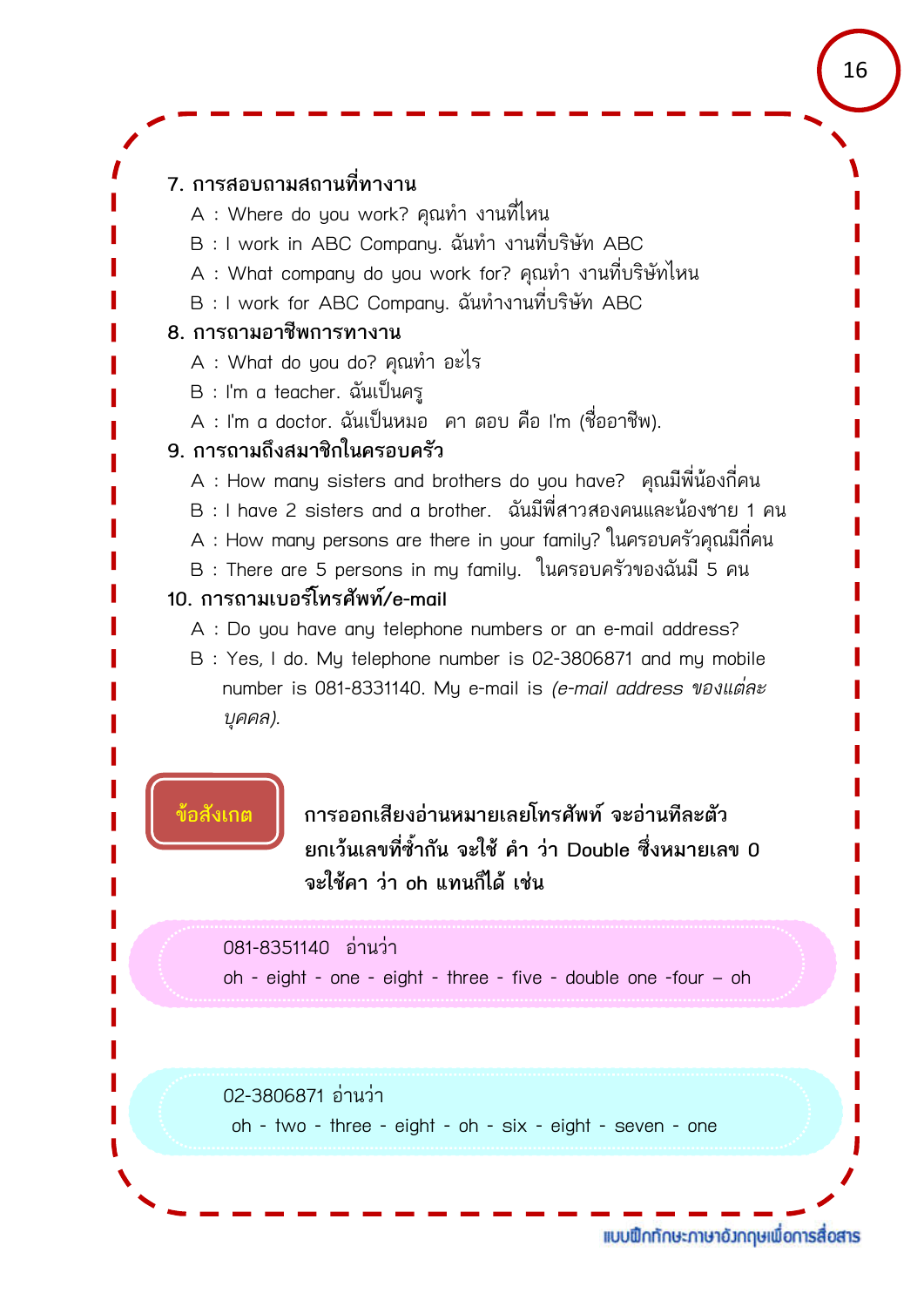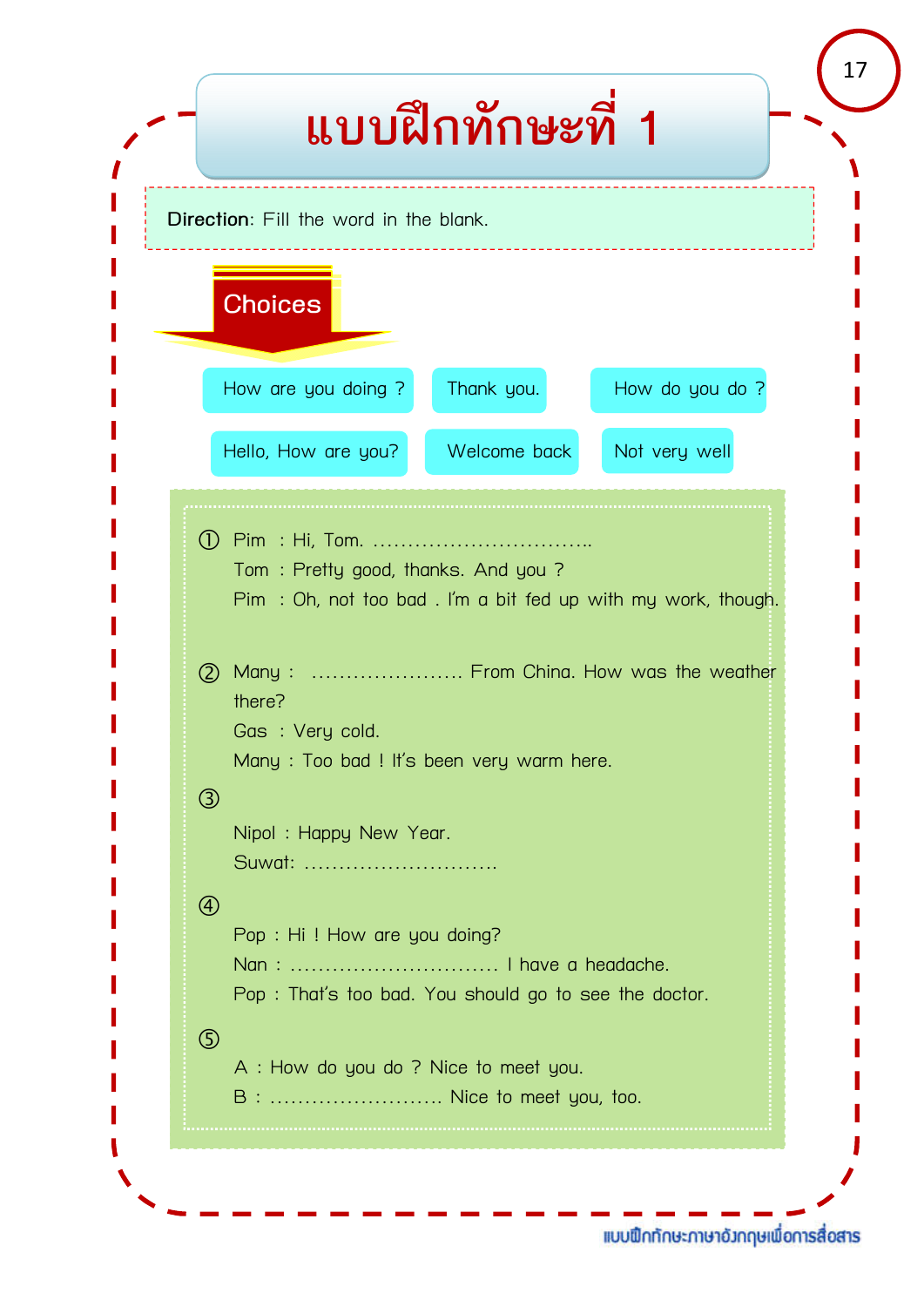# **แบบฝกทักษะที่ 2**

**Direction** : Read the dialogue and answer questions.

**I have heard so much about you Good evening to have you working It was a pleasure to meet you I must excuse myself** 

Many : ............1.........., my name is Many Leonard. It's nice to meet you.

Pop : ………..2……… . By the way, my name is Pop.

Many : I would like to personally welcome to our Solar Cell Installation Company. We are delighted ………….3………… with us.

Pop : Thank you very much for having me here. Where do I start?

Many : You will be welcomed from another unit in the company and they will directly give you orders on where and what your duties are. …….…4…….… to attend a meeting in ten minutes.

Pop : Oh, thank you for the company tour, Many. ……………..5……………..

18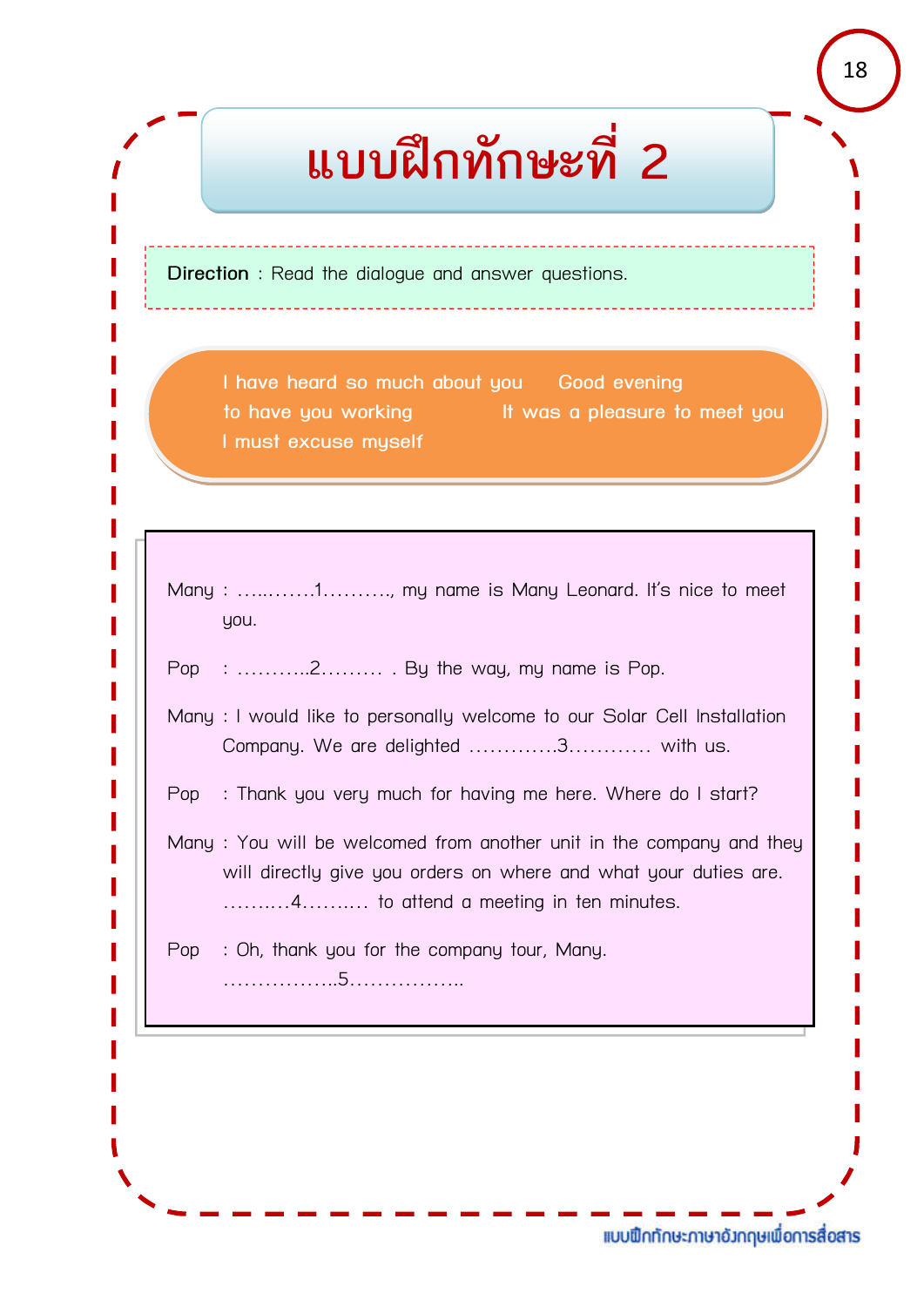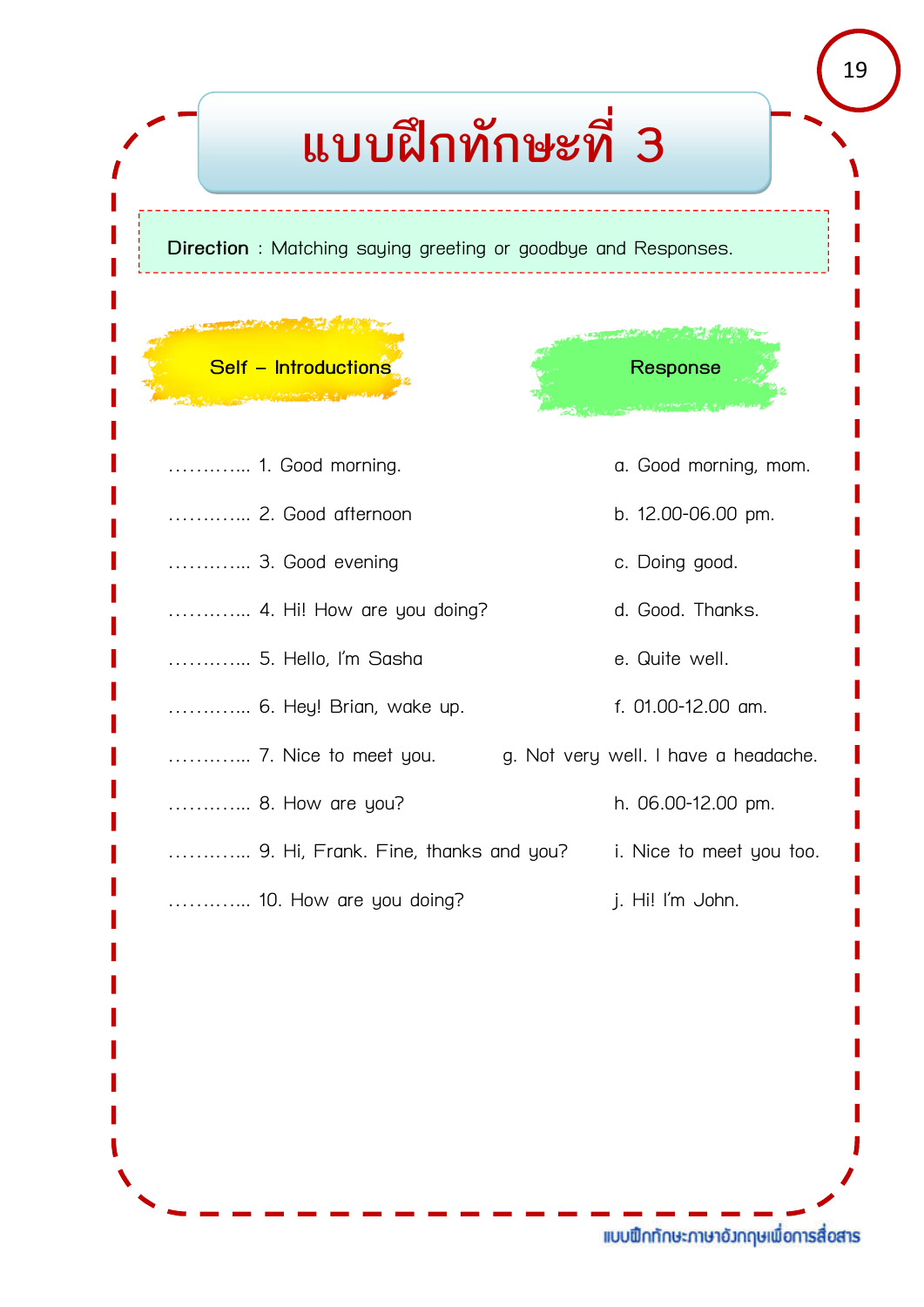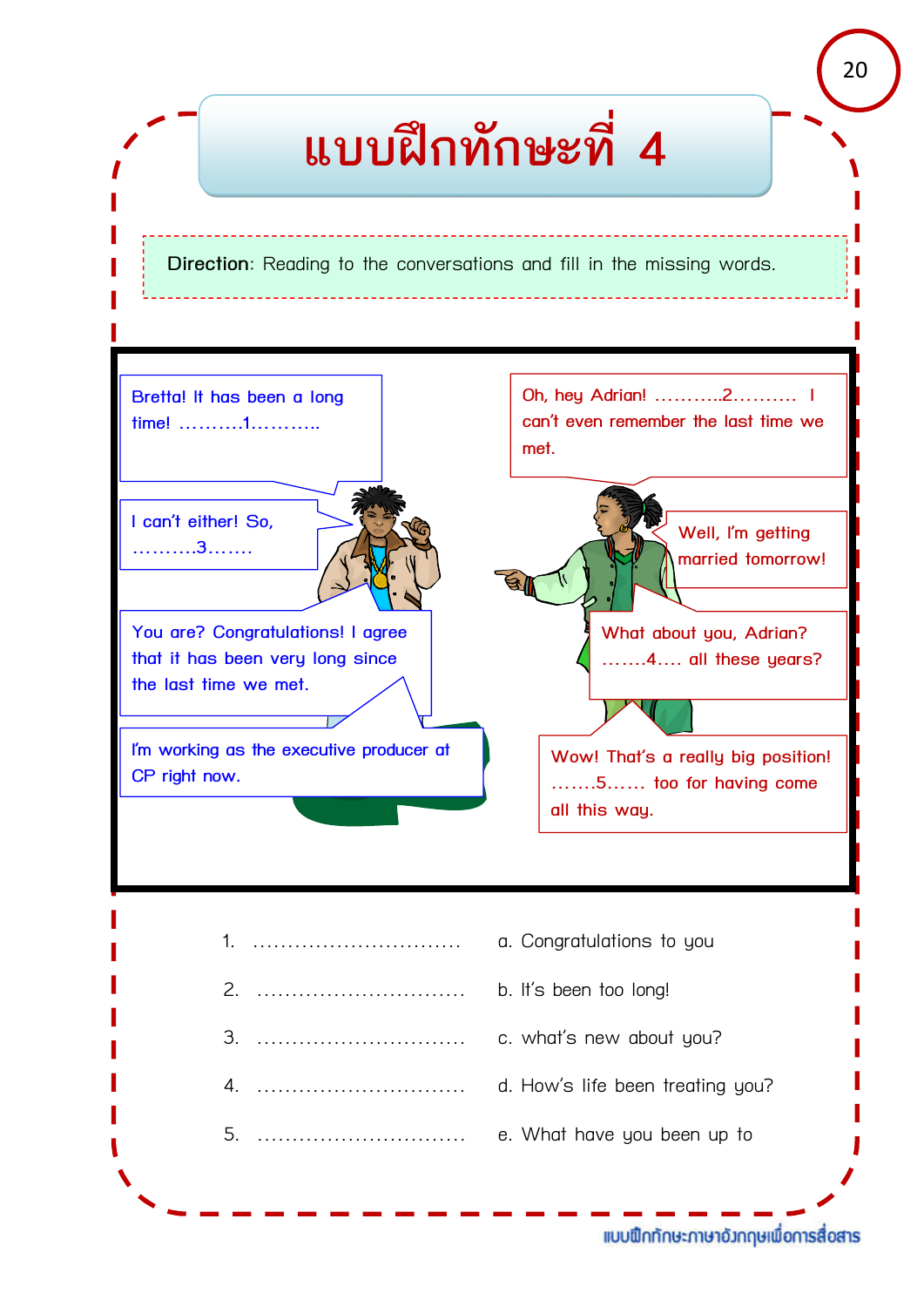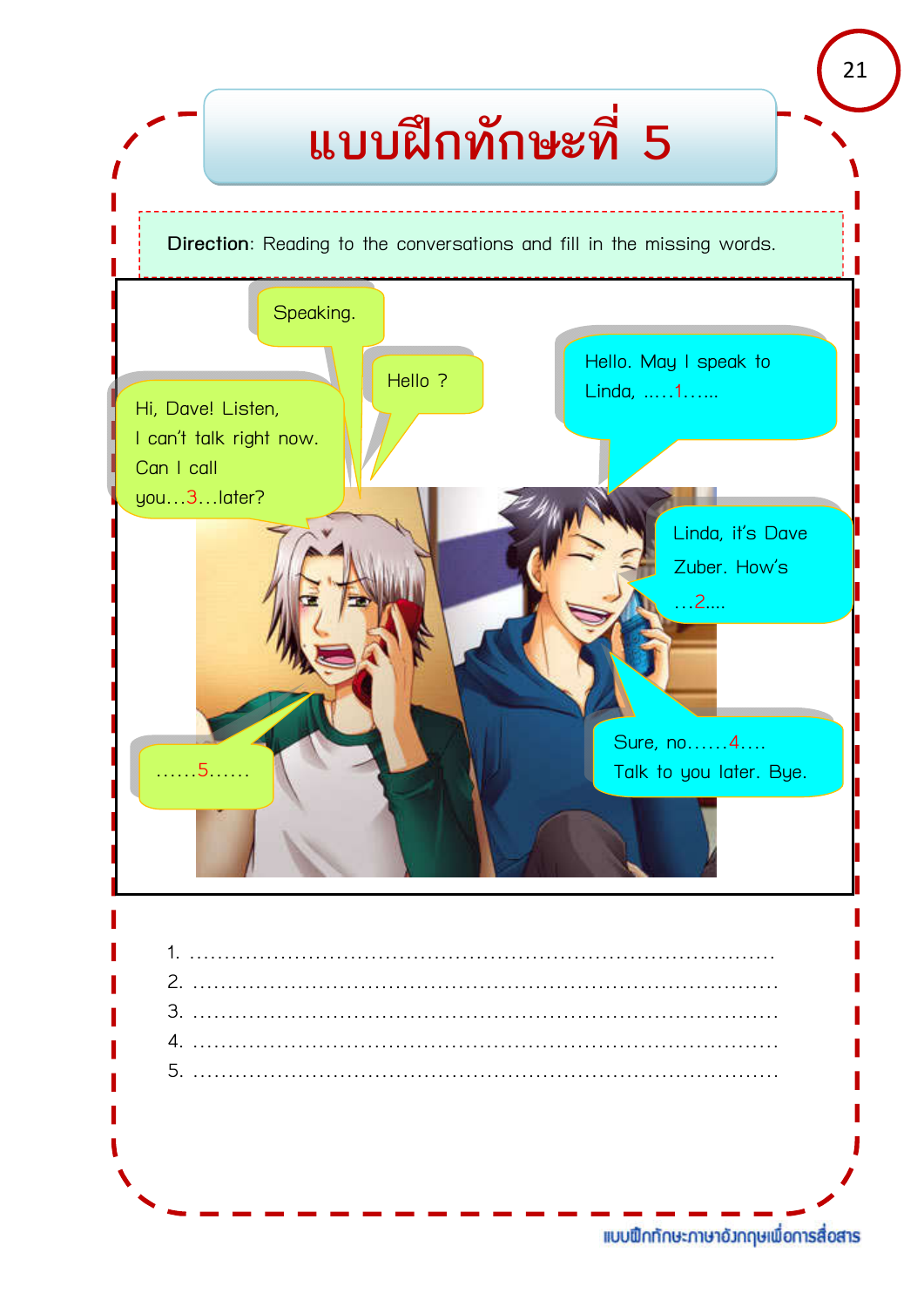# **แบบฝกทักษะที่ 6**

**Direction**: Complete the sentence with the word in the box.

| London          | Pleased     | Manchester |  |
|-----------------|-------------|------------|--|
| English teacher | Goodbye     | Morning    |  |
| <b>Thanks</b>   | Not too bad | Mr. Bean   |  |
|                 |             |            |  |

Mr.Bean : Good …..1……. Mrs. Jones.

Mrs.Jones : Good morning, .....2.... How are you?

Mr.Bean : I'm fine ......3...... and you?

Mrs.Jones : …..4….., Mr.Bean, this is my husband Michael,

Michael this Mr.Bean my …..5…..

Mr.Jones : Pleased to meet you .....6......

Mr.Bean : …..7…. to meet you too. Are you from England, Mr. Jones?

Mr.Jones : Yes, from Manchester. Do you live in .....8.....?

Mr.Bean : No, I'm from .....9...., but I live in Manchester while am teaching at college.

Mr.Jones : Well, ....10..... Mr. Bean, it was nice to see you.

Mr.Bean : Yes, it was nice talking to you goodbye.

แบบฟิกทักษะภาษาอังกฤษเพื่อการสื่อสาร

22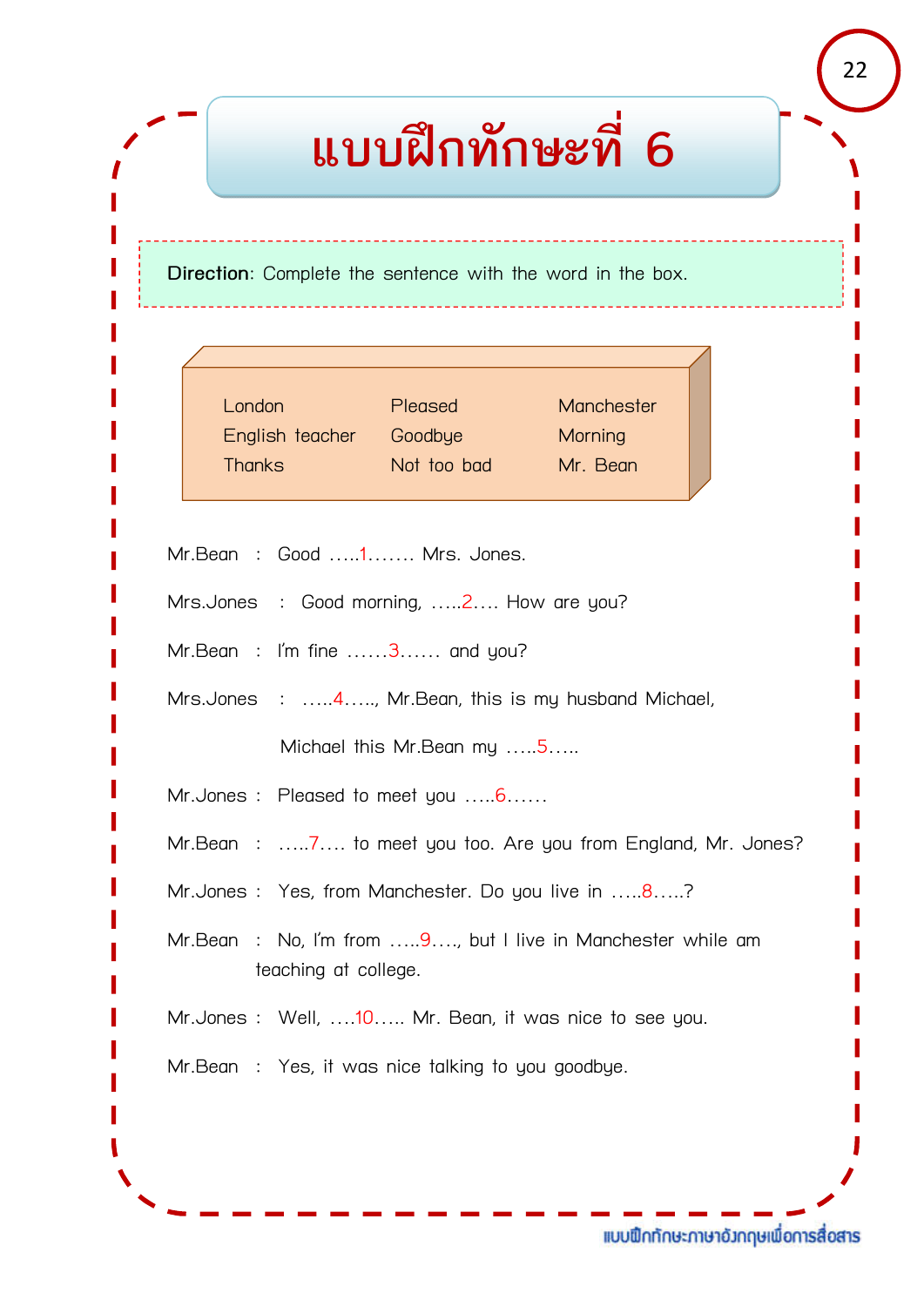|             | Directions: Read each situation and the dialogue carefully and choose the<br>appropriate expression to complete the dialogue. |    |                    |
|-------------|-------------------------------------------------------------------------------------------------------------------------------|----|--------------------|
| 1.          | , ladies and gentlemen.                                                                                                       |    |                    |
| Good<br>a.  |                                                                                                                               | b. | Morning            |
| c. Hullo    |                                                                                                                               | d. | Good afternoon     |
|             | 2. You meet someone at the airport. After chatting for a while, you ask:                                                      |    |                    |
| living?     | a. What do you make a living? b. What do you do for a                                                                         |    |                    |
| living?     | c. How do you make it living? d. How do you do your                                                                           |    |                    |
| Dori        | Chad: Hi my name is Chad.                                                                                                     |    |                    |
| 3.<br>C.    | a. Nice to meet you. My name is Dori. b. I'm fine<br>I'm doing well.                                                          | d. | How are you doing. |
|             | Read the dialogue and answer questions for situation $4 - 5$ .                                                                |    |                    |
|             | <b>MAKING AN INTRODUCTIOIN</b>                                                                                                |    |                    |
|             | MARY : John, I'd like you to meet Christie, this is John.                                                                     |    |                    |
|             | JOHN : How do you do?                                                                                                         |    |                    |
|             | CHRISTIE: How do you do?                                                                                                      |    |                    |
| <b>MARY</b> | : Christie is our new student from France. She is also an                                                                     |    |                    |
|             | amateur                                                                                                                       |    |                    |
| JOHN        | artist. Her latest painting is excellent.                                                                                     |    |                    |
|             | : _______4 ______ Anyway, I have to go now to see my                                                                          |    |                    |
|             | professor.<br>Christie, $\frac{5}{2}$                                                                                         |    |                    |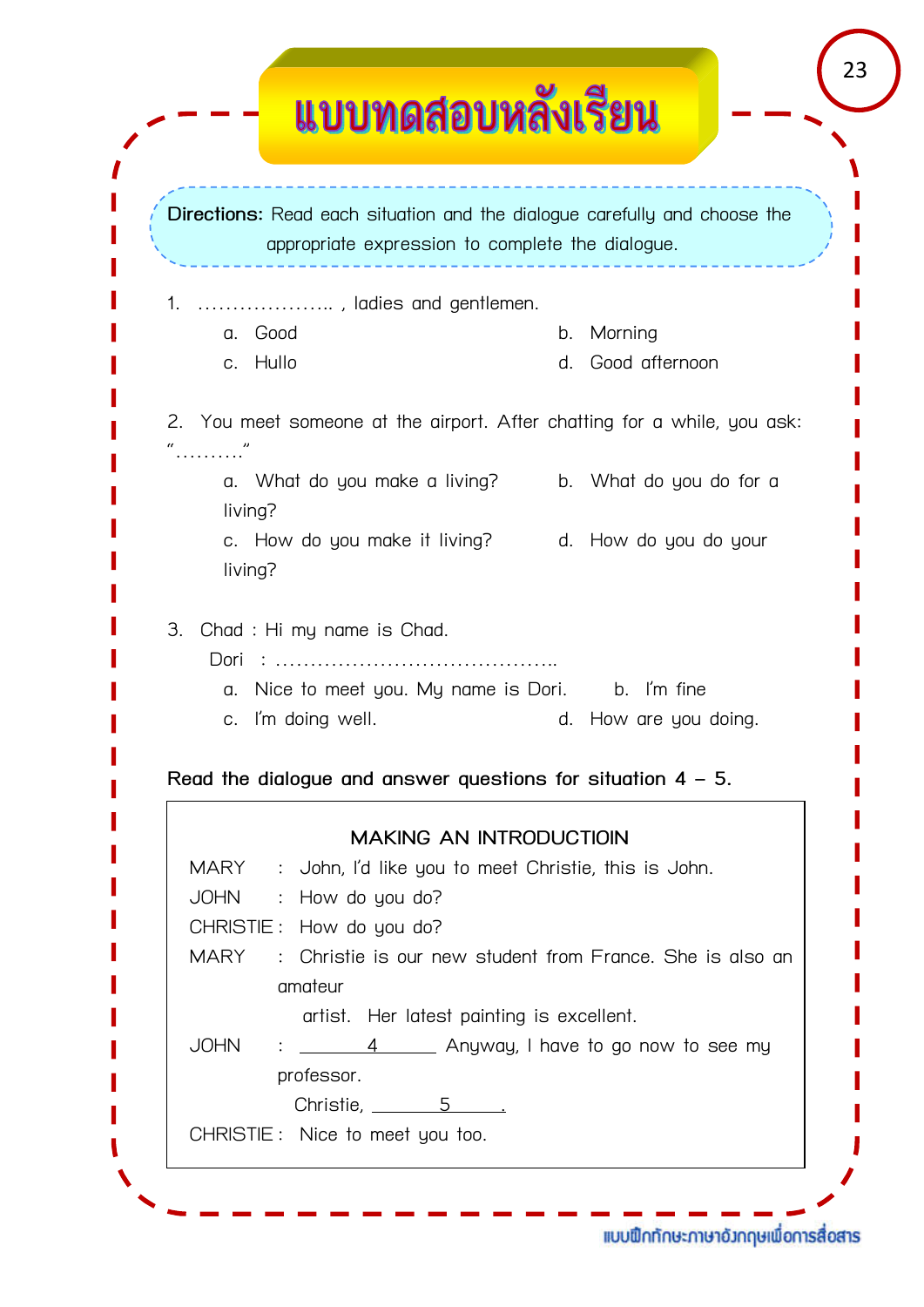| 4.             | Dear! I'm exaggerating.<br>α.                                                      |                                                                     |
|----------------|------------------------------------------------------------------------------------|---------------------------------------------------------------------|
|                | Is that so? I'm exaggerating.<br>b.                                                |                                                                     |
|                | Oh really? I'd love to see it sometime.<br>C.                                      |                                                                     |
|                | Oh brother! I'd love to see it sometime.<br>d.                                     |                                                                     |
| 5.             | goodbye<br>α.<br>We'll meet again. . d. I'll see you again<br>C.                   | b. I'm pleased to meet you.                                         |
|                |                                                                                    | Read the dialogue and answer the questions for situation $6 - 8$ .  |
| A              | Hi Brian! What a surprise! How's everything going?                                 |                                                                     |
| B              |                                                                                    | <u>6</u> Ashley. I'm doing quite well. 7                            |
| A<br>B         | : Pretty busy. It sure is good to see you.<br>: You too. It's been a while. $\_\_$ |                                                                     |
| A              |                                                                                    | : There's nothing much just yet, but enough to keep me busy.        |
|                | What's new with you?                                                               |                                                                     |
| B              |                                                                                    | : I just got kicked out of my job at Applebee's. I'm currently job- |
|                | hunting right now.                                                                 |                                                                     |
| $\overline{A}$ | Well, good luck then!<br>$\div$                                                    |                                                                     |
|                | a. Hello                                                                           | What<br>b.                                                          |
| 6.             |                                                                                    |                                                                     |
|                | c. Have                                                                            | Well<br>d.                                                          |
| 7.             | a. How you been?                                                                   | How are things going?<br>b.                                         |
|                | c. How've you?                                                                     | How've you been?<br>d.                                              |
| 8.             | Have are things going with your new job?<br>α.                                     |                                                                     |
|                | How are things going with your new job?<br>b.                                      |                                                                     |
|                | What is thing going with your new job?<br>C.                                       |                                                                     |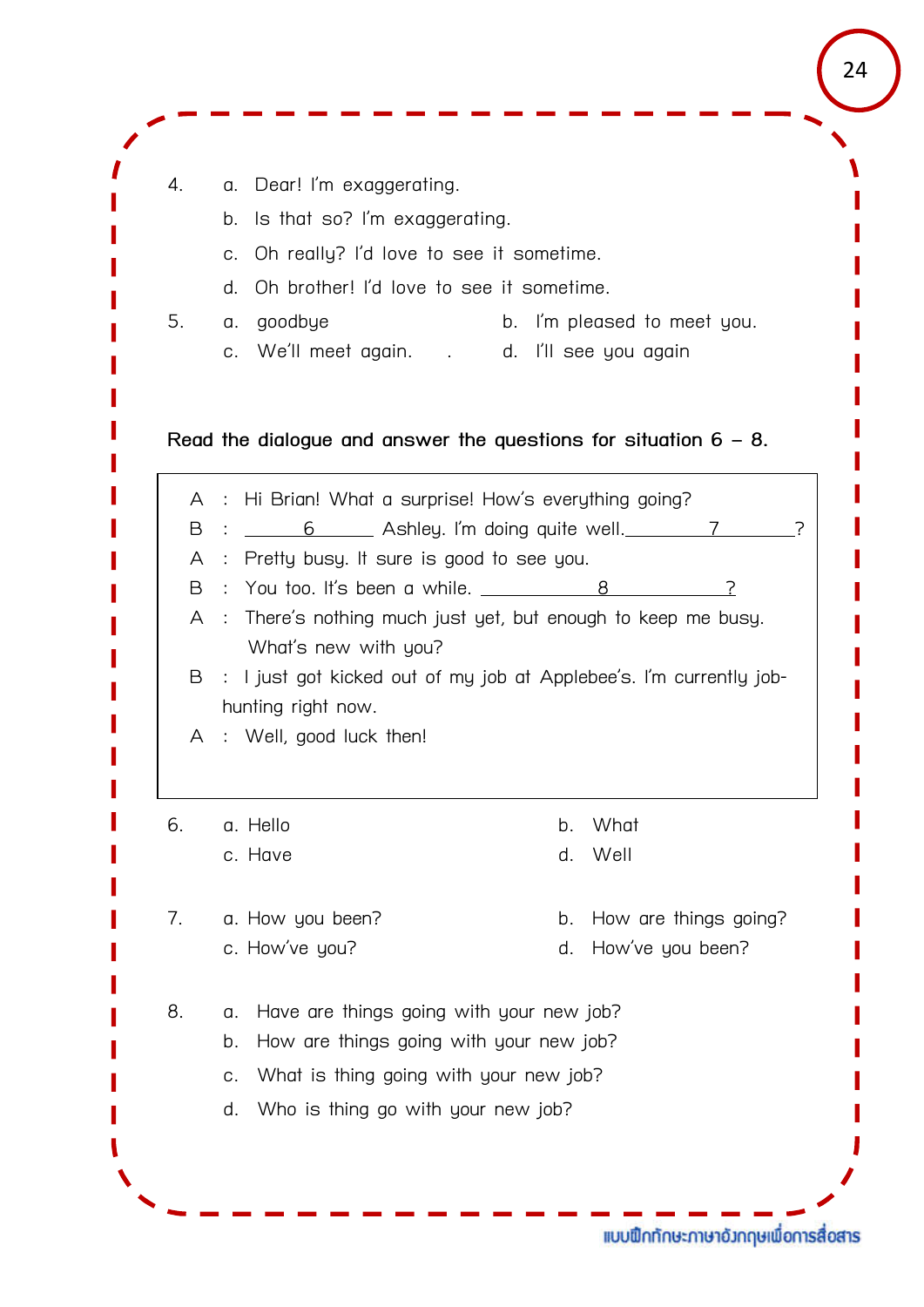9. What is an informal greeting? a. Good morning, John b. Good afternoon, John c. Afternoon, John d. Good evening, John 10. Situation : May sees Pond at the bus station after school. May : Hello, Pond. …………………………………….. Pond : Hello, May. I'm not so good. a. How do you do? b. How have you been? c. How's your work? d. How's your father? 11. Situation : At the party Sally : It's almost eleven o'clock. I have to go. See you later. Kim : …………………………………….. a. That's all right. b. Take care. c. Don't mention it. d. No problem. 12. Situation : At the railway station, Dang and Dam are saying goodbye. Dang : It's nearly five. I've got to run. Dam : Me too. …………………………………….. Dang : See you. a. Be careful!. b. See you tomorrow. c. You too. d. Don't run too fast. 13. Situation : After work on Friday Suda : Have a good weekend. Ann : …………………………………….. a. Good morning. b. It's getting late. c. Take your time.  $\qquad \qquad d.$  Thanks, you too.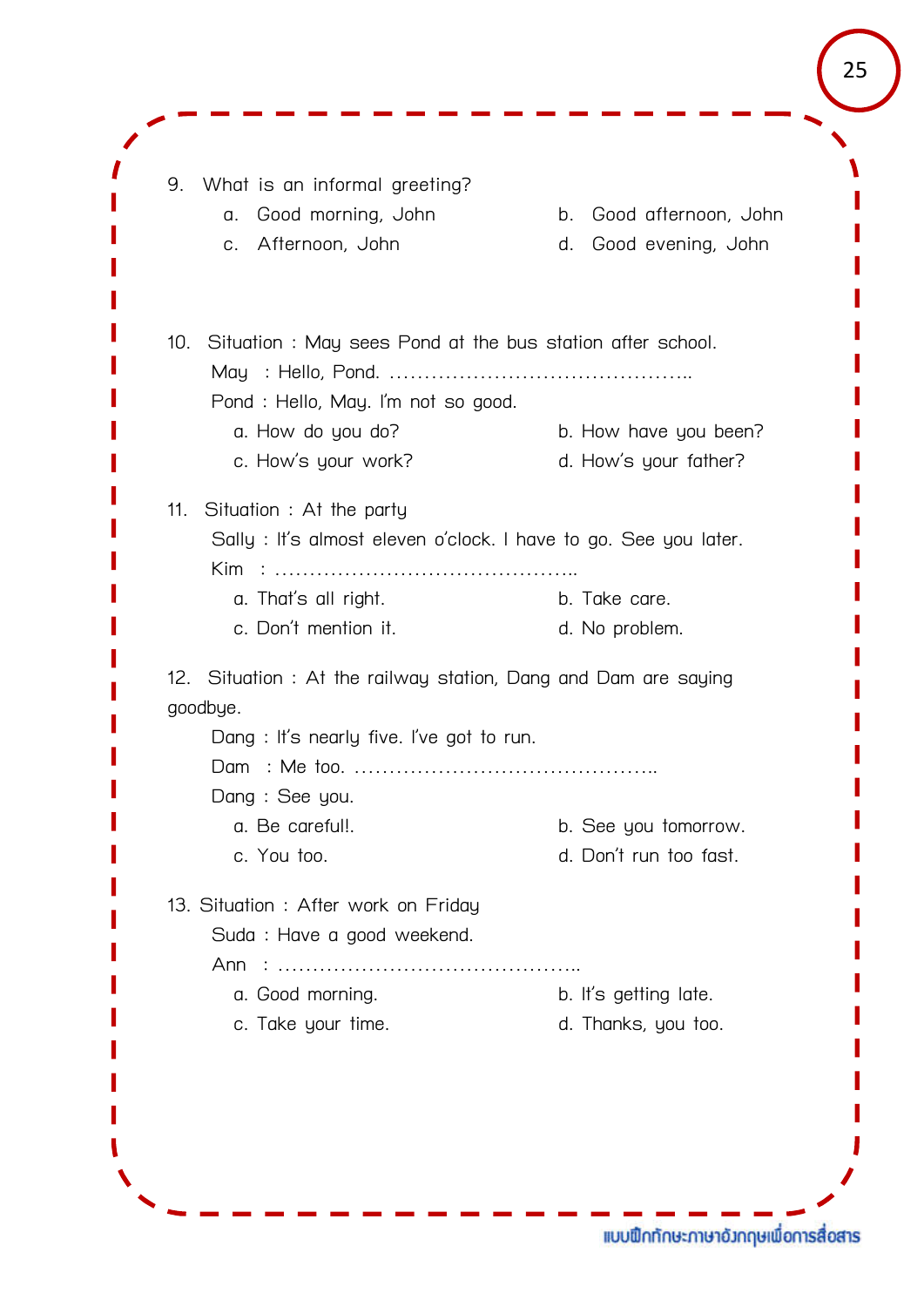| Susan: Thank you very much for everything.                                          |                        |
|-------------------------------------------------------------------------------------|------------------------|
| a. Not at all. It's been a pleasure. b. Congratulations!<br>c. Pleased to meet you. | d. Never mind.         |
| 15. Tui<br>: My mother is waiting for me at the bus stop. I have to go<br>now, bye! |                        |
|                                                                                     |                        |
| a. Take care.                                                                       | b. Have a good time.   |
| c. See you.                                                                         | d. Pleased come again. |
|                                                                                     |                        |
|                                                                                     |                        |
|                                                                                     |                        |
|                                                                                     |                        |
|                                                                                     |                        |
|                                                                                     |                        |
|                                                                                     |                        |
|                                                                                     |                        |
|                                                                                     |                        |
|                                                                                     |                        |
|                                                                                     |                        |
|                                                                                     |                        |
|                                                                                     |                        |
|                                                                                     |                        |
|                                                                                     |                        |
|                                                                                     |                        |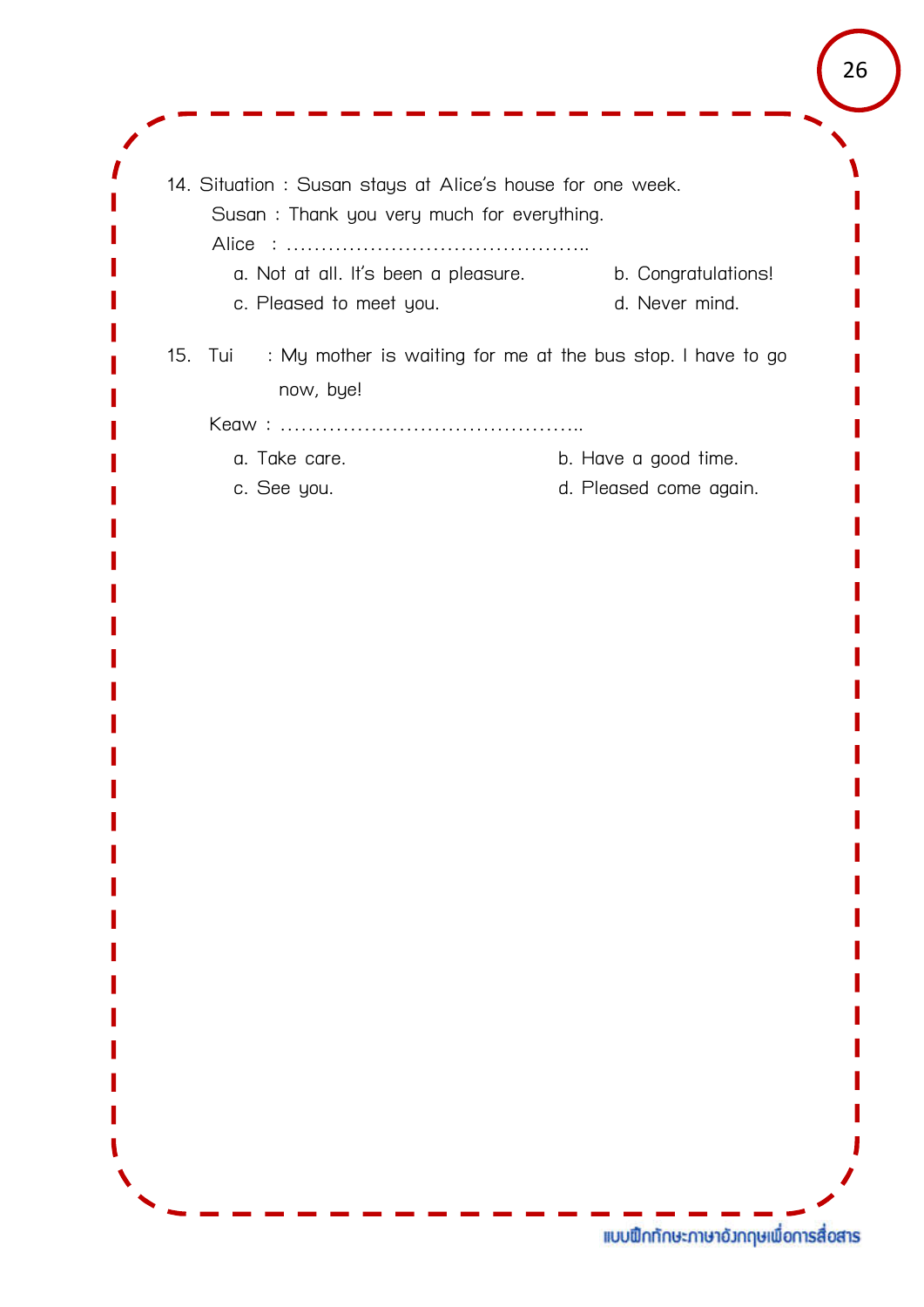![](_page_26_Picture_0.jpeg)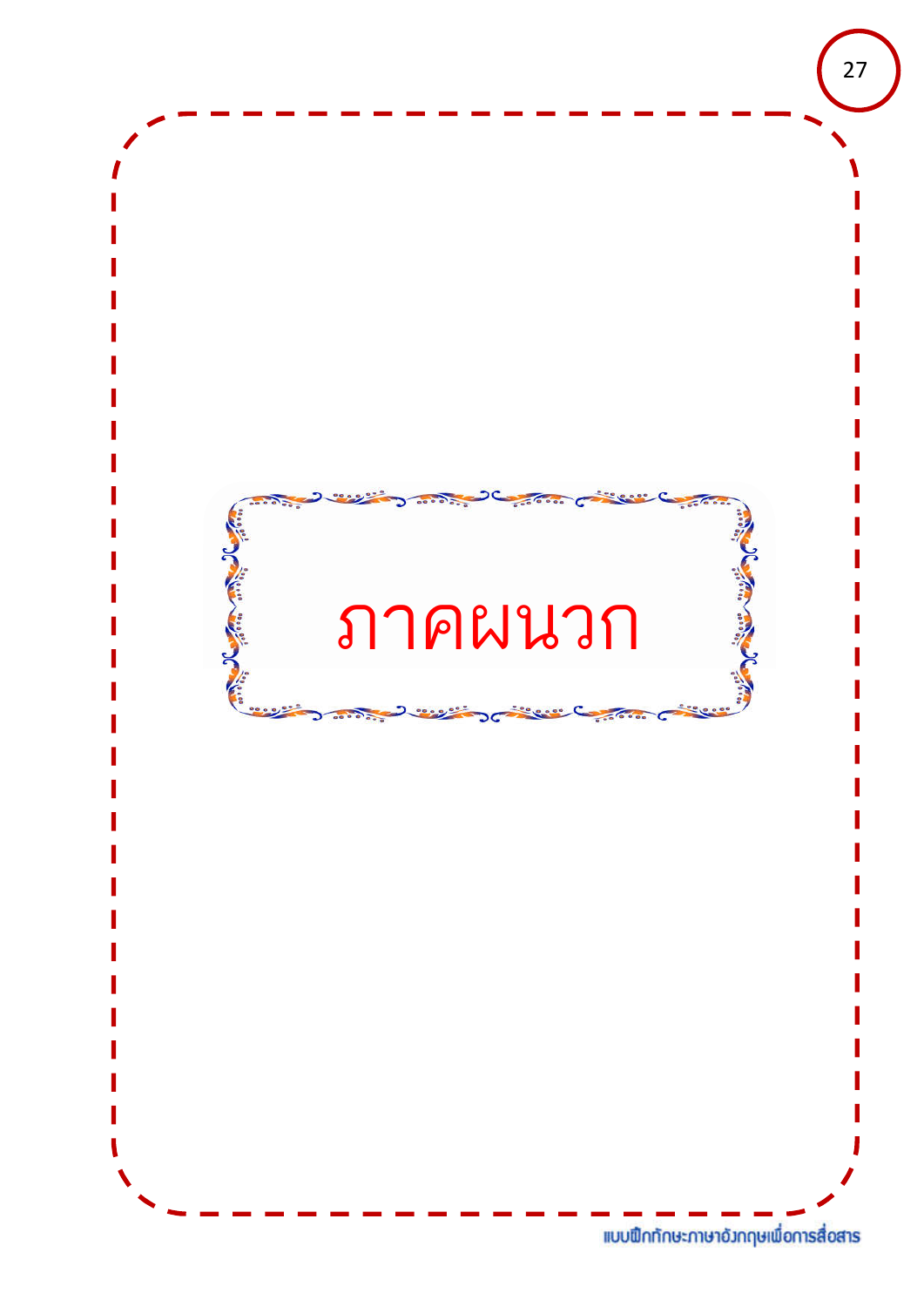# **เฉลยแบบทดสอบกอนเรียน**

| 1.  | $\mathbf{a}$ |
|-----|--------------|
| 2.  | $\mathsf{d}$ |
| 3.  | $\mathbf C$  |
| 4.  | $\mathsf{d}$ |
| 5.  | $\mathsf{d}$ |
| 6.  | $\mathbf C$  |
| 7.  | $\mathbf b$  |
| 8.  | C            |
| 9.  | $\mathbf{a}$ |
| 10. | $\mathsf{d}$ |
| 11. | $\mathsf{a}$ |
| 12. | C            |
| 13. | $\mathbf{a}$ |
| 14. | $\mathsf{d}$ |
| 15. | $\mathbf{a}$ |
|     |              |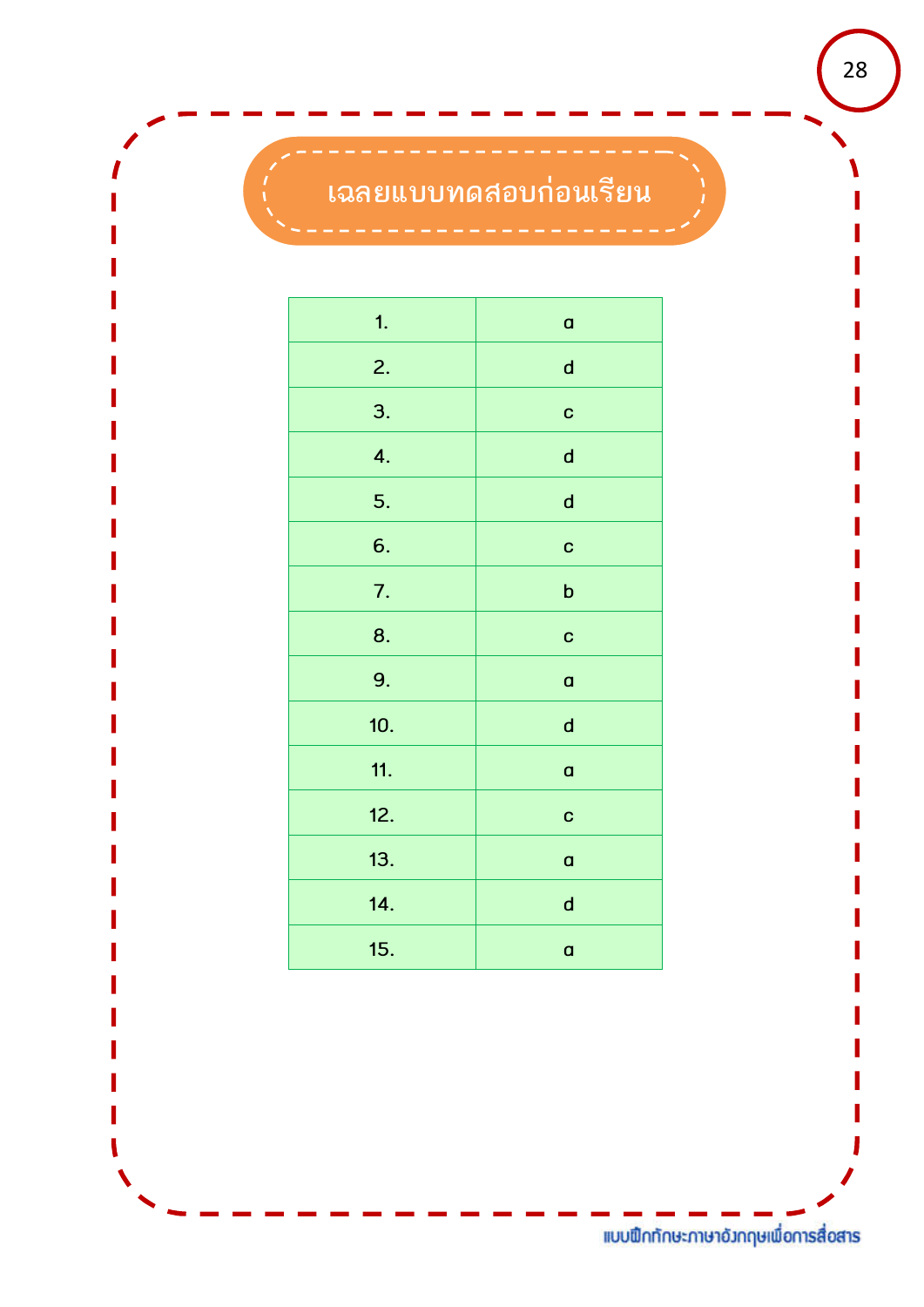| เฉลยแบบฝึกทักษะที่ 1               |                           |
|------------------------------------|---------------------------|
| 1. How are you doing?              | 4. Not very well          |
| 2. Welcome back                    | 5. How do you do?         |
| 3. Thank you.                      |                           |
| เฉลยแบบฝึกทักษะที่ 2               |                           |
| 1. Good evening                    |                           |
| 2. I have heard so much about you. |                           |
| 3. to have you working             |                           |
| 4. I must excuse myself            |                           |
| 5. It was a pleasure to meet you   |                           |
| เฉลยแบบฝึกทักษะที่ 3               |                           |
| 1.<br>$\mathsf{f}$                 | 6.<br>$\alpha$            |
| 2.<br>$\mathsf{b}$                 | 7.<br>Ť                   |
| 3.<br>h                            | 8.<br>e                   |
| 4.<br>g                            | 9.<br>d                   |
| 5.                                 | 10.<br>C                  |
| เฉลยแบบฝึกทักษะที่ 4               |                           |
| 1.<br>d                            | 4.<br>e                   |
| 2.<br>b                            | 5.<br>a                   |
| 3.<br>d                            |                           |
| เฉลยแบบฝึกทักษะที่ 5               |                           |
| 1.<br>please?                      | problem<br>4.             |
| 2.<br>everything?                  | 5.<br><b>Bye</b>          |
| 3.<br>back                         |                           |
| เฉลยแบบฝึกทักษะที่ 6               |                           |
| 1. Morning                         | Mr.Bean<br>6.             |
| Mr. Bean<br>2.                     | Pleased<br>7 <sub>1</sub> |
| <b>Thanks</b><br>3.                | Manchester<br>8.          |
| Not too bad<br>4.                  | London<br>9.              |
| 5. English teacher                 | 10. Goodbye               |

<sup>29</sup>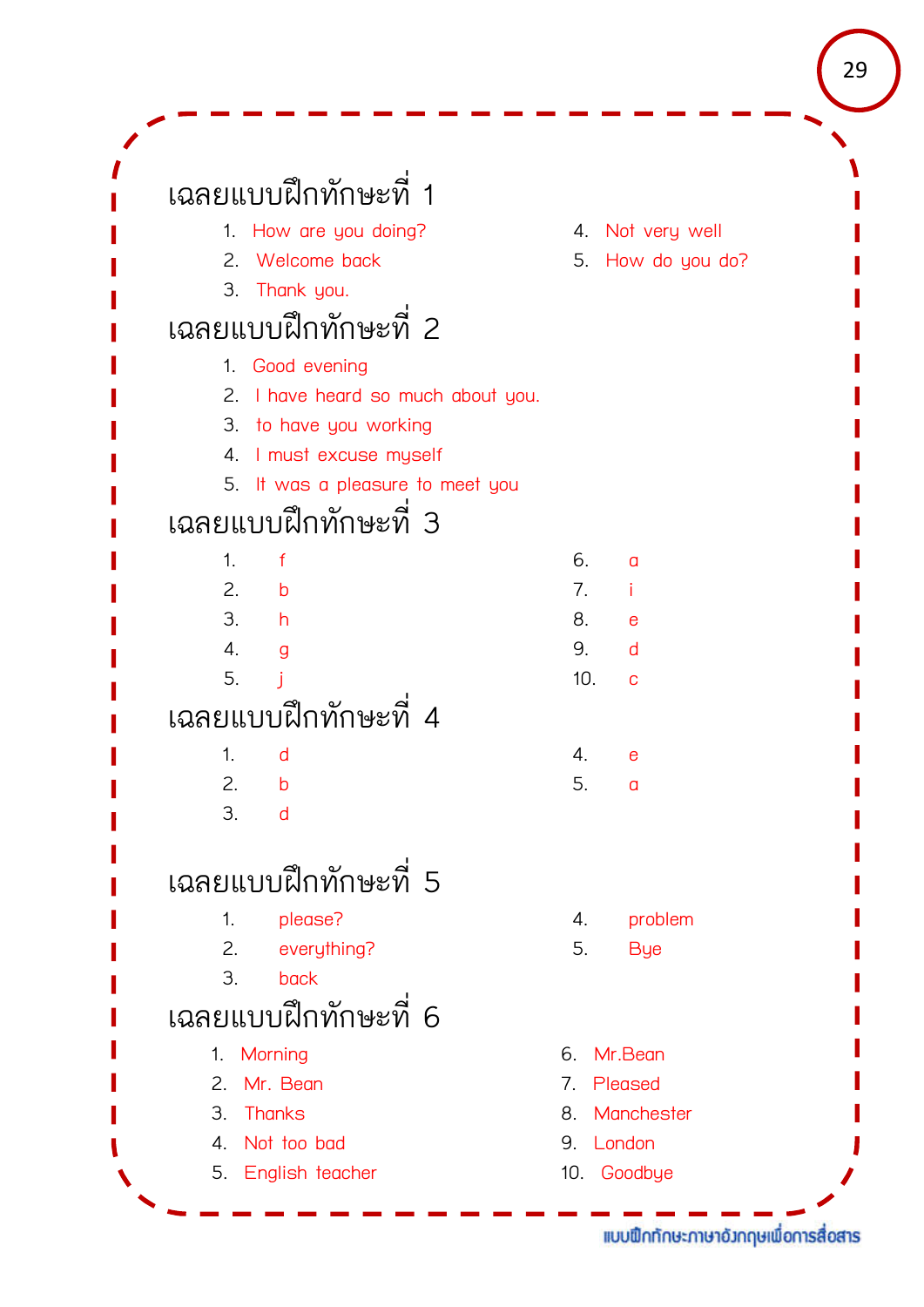# **เฉลยแบบทดสอบหลังเรียน**

| 1.  | $\mathsf{d}$              |
|-----|---------------------------|
| 2.  | $\boldsymbol{\mathsf{b}}$ |
| 3.  | $\mathsf{a}$              |
| 4.  | C                         |
| 5.  | $\boldsymbol{\mathsf{b}}$ |
| 6.  | $\mathbf a$               |
| 7.  | $\mathsf{d}$              |
| 8.  | $\mathbf b$               |
| 9.  | C                         |
| 10. | a                         |
| 11. | $\mathsf b$               |
| 12. | $\mathbf b$               |
| 13. | $\mathsf{d}$              |
| 14. | a                         |
| 15. | C                         |
|     |                           |